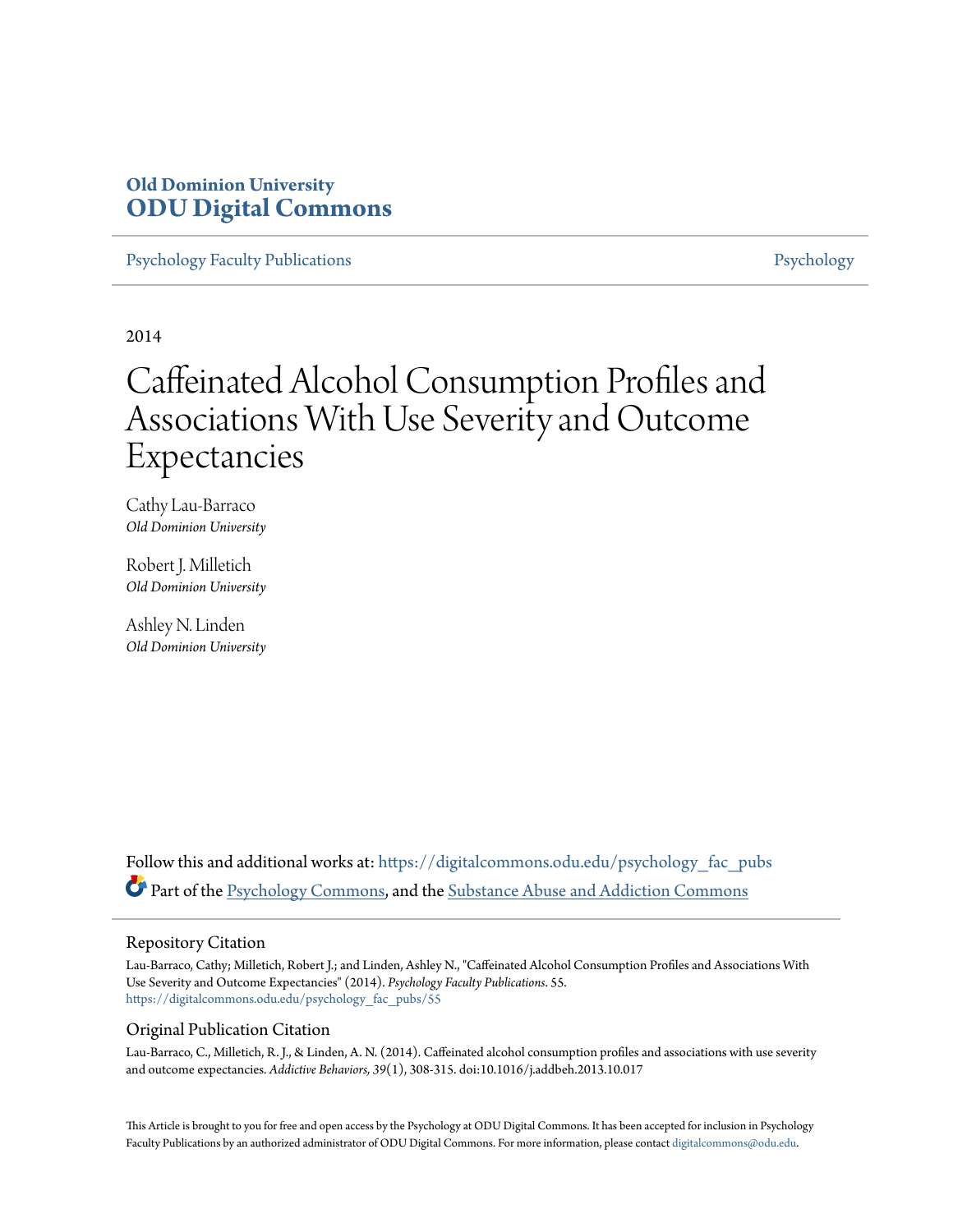

## NIH Public Access

**Author Manuscript**

*Addict Behav*. Author manuscript; available in PMC 2014 July 10.

#### Published in final edited form as:

*Addict Behav*. 2014 January ; 39(1): 308–315. doi:10.1016/j.addbeh.2013.10.017.

### **Caffeinated Alcohol Consumption Profiles and Associations with Use Severity and Outcome Expectancies**

#### **Cathy Lau-Barraco**a, **Robert J. Milletich**a, and **Ashley N. Linden**<sup>a</sup>

Cathy Lau-Barraco: cbarraco@odu.edu; Robert J. Milletich: rmill040@odu.edu; Ashley N. Linden: alind016@odu.edu aOld Dominion University, Department of Psychology, 244D Mills Godwin Building, Norfolk, VA, USA 23529-0267

#### **Abstract**

Growing evidence suggests that the consumption of caffeinated alcoholic beverages (CAB) may be riskier than alcohol alone. Efforts to identify patterns of CAB use and the correlates of such drinking patterns could further our conceptualization of and intervention for this health issue. Consequently, the current study aimed to (1) identify distinct classes of CAB users, (2) examine differences between classes on measures of alcohol and caffeine problems, and (3) compare distinct classes of CAB users on caffeine and alcohol outcome expectancies. Participants were 583 (31% men) undergraduate students from a psychology research pool. Latent profile analysis models were derived using four indicators: CAB use quantity, CAB use frequency, alcohol use quantity, and alcohol use frequency. Finding revealed four classes of drinkers: High Alcohol/High CAB (6.00%), High Alcohol/Moderate CAB (5.15%), High Alcohol/Low CAB (22.99%), and Low Alcohol/Low CAB (65.87%). The Low Alcohol/Low CAB class reported the lowest relative levels of caffeine dependence symptoms, caffeine withdrawal, alcohol use problems, and heavy episodic drinking frequency. Further, results indicated differential expectancy endorsement based on use profiles. CAB users in the High Alcohol/Low CAB class endorsed more positive alcohol expectancies than the Low Alcohol/Low CAB group. Those in the High Alcohol/High CAB class endorsed stronger withdrawal symptoms caffeine expectancies than all other classes. Inclusion of substance-specific expectancies into larger theoretical frameworks in future work of CAB use may be beneficial. Findings may inform intervention efforts for those at greatest risk related to CAB consumption.

#### **Keywords**

Caffeinated alcohol; expectancies; latent profile analysis; emerging adults

The consumption of alcohol mixed with caffeine, or caffeinated alcoholic beverages (CAB), is prevalent among emerging adults (e.g., Berger, Fendrich, & Fuhrmann, 2013). These beverages may be either pre-mixed with alcohol and caffeine, such as original versions of Four Loko and Sparks, or mixed by the user (e.g., vodka or Jagermeister mixed with Red Bull). It has been estimated that approximately one fourth to one half of college drinkers

Correspondence concerning this article should be addressed to: Cathy Lau-Barraco, Ph.D., Department of Psychology, Old Dominion University, Norfolk, VA 23529-0267. Phone: 757-683-4445. Fax: 757-683-5087. cbarraco@odu.edu.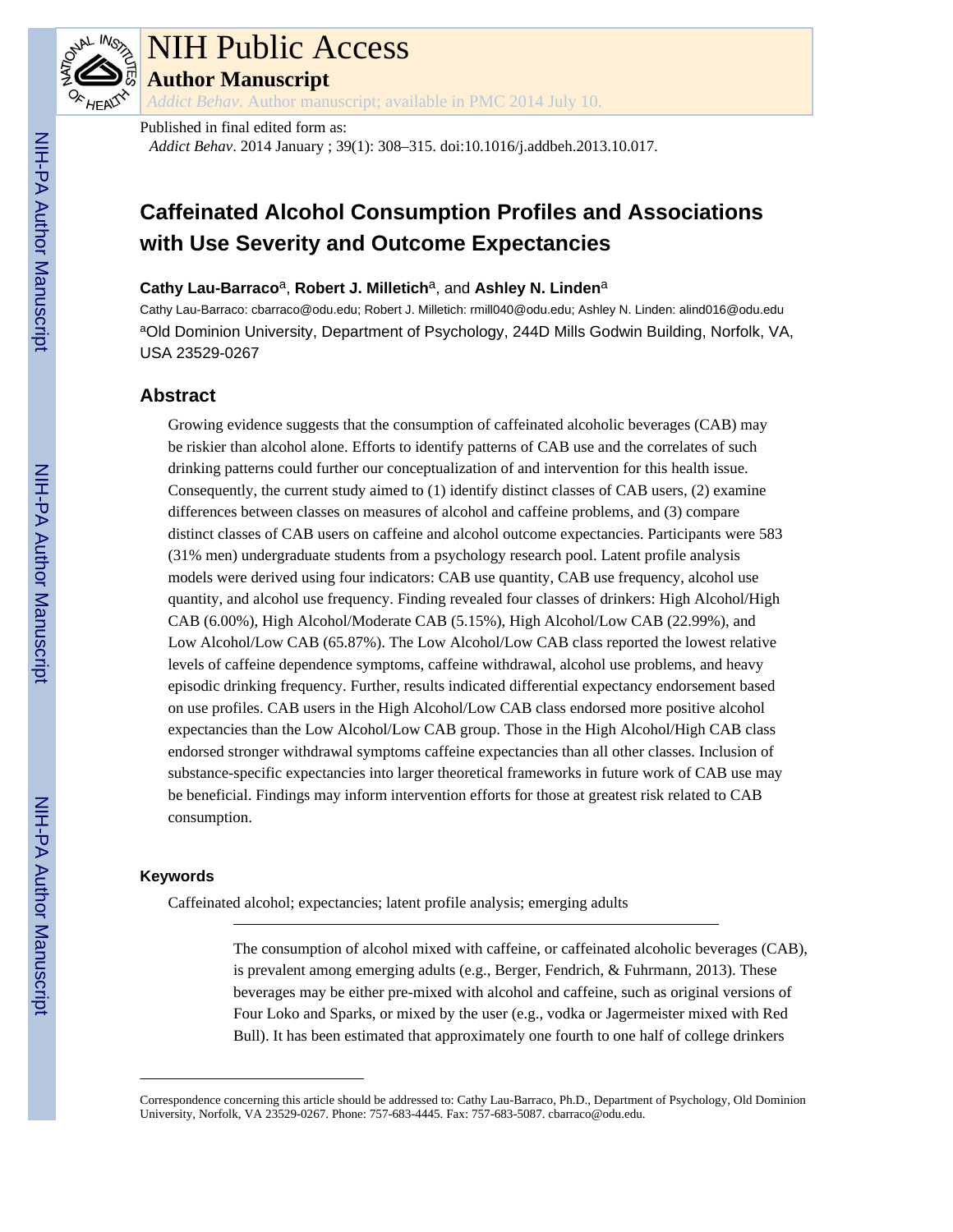report consuming CAB in the previous 30 days (Brache & Stockwell, 2011; MacKillop et al., 2012; Miller, 2008; O'Brien, McCoy, Rhodes, Wagoner, & Wolfson, 2008). Additionally, past year prevalence rate is 65% while lifetime use rate is 75% (Berger et al., 2013). Emerging adults cite a number of reasons for using CAB that include pleasurable taste, ability to socialize longer, alertness, and greater intoxication (Jones, Barrie, & Berry, 2012; Peacock, Bruno, & Martin, 2012).

While users perceive benefits to drinking CAB, growing research suggests that the coconsumption of alcohol with caffeine may be riskier and result in more severe behavioral consequences than alcohol use alone. Compared to alcohol-only drinkers, college students who consume CAB tend to drink alcohol in greater quantities and drink more frequently (MacKillop et al., 2012; O'Brien et al., 2008; Price, Hilchey, Darredeau, Fulton, & Barrett, 2010; Thombs et al., 2010). They also are more likely to experience negative alcohol-related harms including being taken advantage of sexually, physically hurt or injured, riding with an intoxicated driver, and requiring medical attention (O'Brien et al., 2008). The odds of engaging in risky behaviors or experiencing negative outcomes appear to increase as the frequency of CAB use increases, even after controlling for individual differences like age, sex, and risk taking tendency (Brache & Stockwell, 2011). A field study of college student bar patrons found that those who consumed CAB are at increased risk for leaving the bar with a blood alcohol concentration (BAC) above .08 and intending to drive under the influence (Thombs et al., 2010). When users are asked about adverse consequences that were unique to CAB over alcohol-only beverages, college drinkers noted experiencing heart palpations, blackouts, and consuming greater amounts of alcohol than intended (Jones et al., 2012).

Beyond alcohol consequences, the co-consumption of alcohol and caffeine may be associated with caffeine-related harms. One study found a greater likelihood of experiencing both physiological (e.g., sleep difficulties, tremors, heart palpations, rapid speech) and psychological (e.g., irritability, tension) caffeine-related outcomes on days in which CAB were consumed versus alcohol-only days (Peacock et al., 2012). Similar findings with regard to physiological effects from CAB consumption have been found in other studies (Jones et al., 2012; Pennay & Lubman, 2012; Woolsey, Waigandt, & Beck, 2010). Overall, evidence supports that the use of CAB may increase the likelihood that young adults will engage in risky behaviors and experience undesirable consequences.

Of the growing studies that address CAB consumption and associated risks, few have explored outcome expectancies for drug effects. Outcome expectancies are our beliefs regarding the behavioral effects of a particular substance and may be acquired through both direct and indirect experience (see Jones, Corbin, & Fromme, 2001). Expectancies have been shown to be a consistent predictor of substance use behavior including tobacco, marijuana, and cocaine (e.g., Ashare, Weinberger, McKee, & Sullivan, 2011; Heinz, Kassel, & Smith, 2009; Smith, Goldman, Greenbaum, & Christiansen, 1995). The largest body of work supporting expectancy effects on substance use has come from alcohol research. Alcohol expectancies are well established as an important determinant of alcohol use outcomes (see Goldman, Darkes, & Del Boca, 1999). They predict alcohol use both concurrently and longitudinally (Christiansen & Goldman, 1983; Stacy, Newcomb, &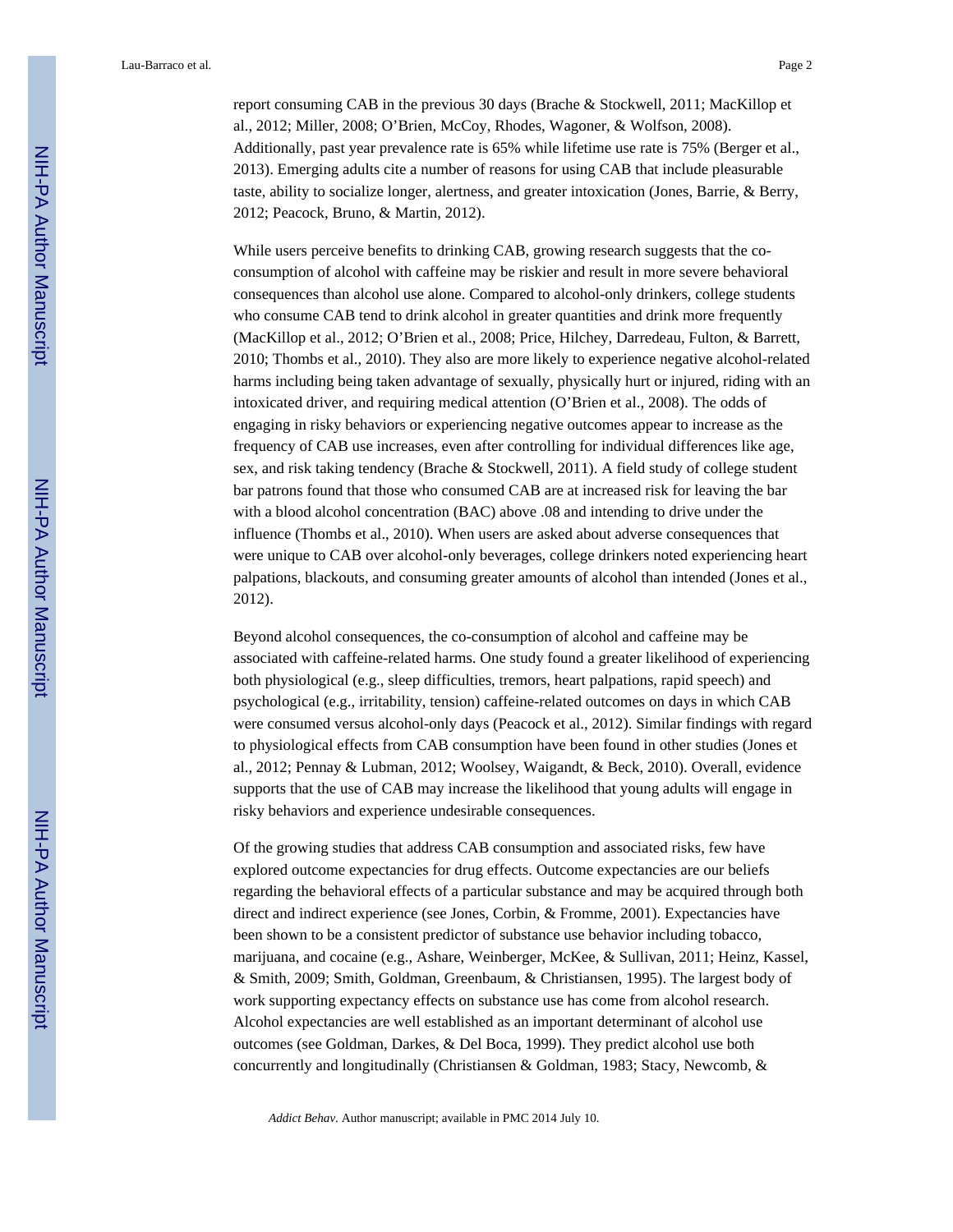Bentler, 1991) as well as drinking initiation and development of problem drinking (Christiansen, Smith, Roehling, & Goldman, 1989). Alcohol expectancies partially mediate the influence of other antecedents on alcohol use (Sher, Walitzer, Wood, & Brent, 1991) and have been shown to be modifiable with corresponding changes in drinking (Dunn, Lau, & Cruz, 2000; Lau-Barraco & Dunn, 2008).

Efforts to extend the expectancy framework to caffeine research have revealed that expected outcomes of caffeine correlate with caffeine-related behavior. In general, expectations of the positive effects of caffeine predict consumption quantity and frequency of caffeine as well as caffeine problems (Bradley & Petree, 1990; Heinz et al., 2009; Huntley & Juliano, 2012). More specifically, expectations that caffeine will result in withdrawal/dependence effects, energy/work enhancement, appetite suppression, social/mood enhancement, and physical performance enhancement positively predict caffeine consumption (Huntley & Juliano, 2012). Generally, low expectation of negative caffeine outcomes, such as anxiety/negative physical effects and sleep disturbance, predicts greater caffeine use and lower desire to cut down or stop caffeine consumption. Caffeine expectancies also have been shown to relate to greater severity of caffeine use. Heinz and colleagues (2009) found that stronger endorsement of the expected effects of caffeine, be it positive or negative, was positively related to greater reports of caffeine withdrawal symptoms, dependence symptoms, cessation difficulty, and perceived dependence.

There has been a paucity of research investigating expectancies as it relates to CAB consumption specifically. Given that CAB contain both caffeine and alcohol, it is likely that expectancies for each substance would play an important role. To explore this idea, one preliminary study examined the incremental and relative contributions of caffeine and alcohol expectancies in predicting CAB use outcomes (Lau-Barraco & Linden, under review). Findings revealed that both alcohol and caffeine expectancies uniquely predict CAB use quantity, frequency and related problems. However, alcohol expectancies appeared to be a stronger predictor than caffeine expectancies. Other researchers have examined caffeine expectancies and found a positive relationship between CAB use and withdrawal expectancies for caffeine (Heinz et al., 2009) and that consumers as compared to nonconsumers of CAB endorsed stronger social/mood enhancement caffeine expectancies (Huntley & Juliano, 2012). Several recent investigations specifically focused on CABspecific expectancies. MacKillop and colleagues (2012) developed a measure of CAB expectancies with two factors: "intoxication enhancement" and "avoid negative consequences." Only endorsement of intoxication enhancement expectancies predicted CAB use frequency, suggesting that college students' decision to consume CAB is driven more by a desire to achieve intoxication (e.g., get high or "drunk" quicker) rather than by the avoidance of negative harms (e.g., drive safer) by consuming CAB. Two other investigations compared empirically derived profiles of CAB users on CAB-specific expectancies. One study found that profiles characterized by higher proportion of CAB use to alcohol-only use were associated with greater endorsement of CAB expectancies (Mallett, Marzell, Scaglione, Hultgren, & Turrisi, in press). Another study found that CAB risk profiles based on CAB expectancies and other CAB-related attitudes are associated with CAB use and negative consequences longitudinally (Varvil-Weld, Marzell, Turrisi, Mallett, & Cleveland, in press). In general, while previous research applying the expectancy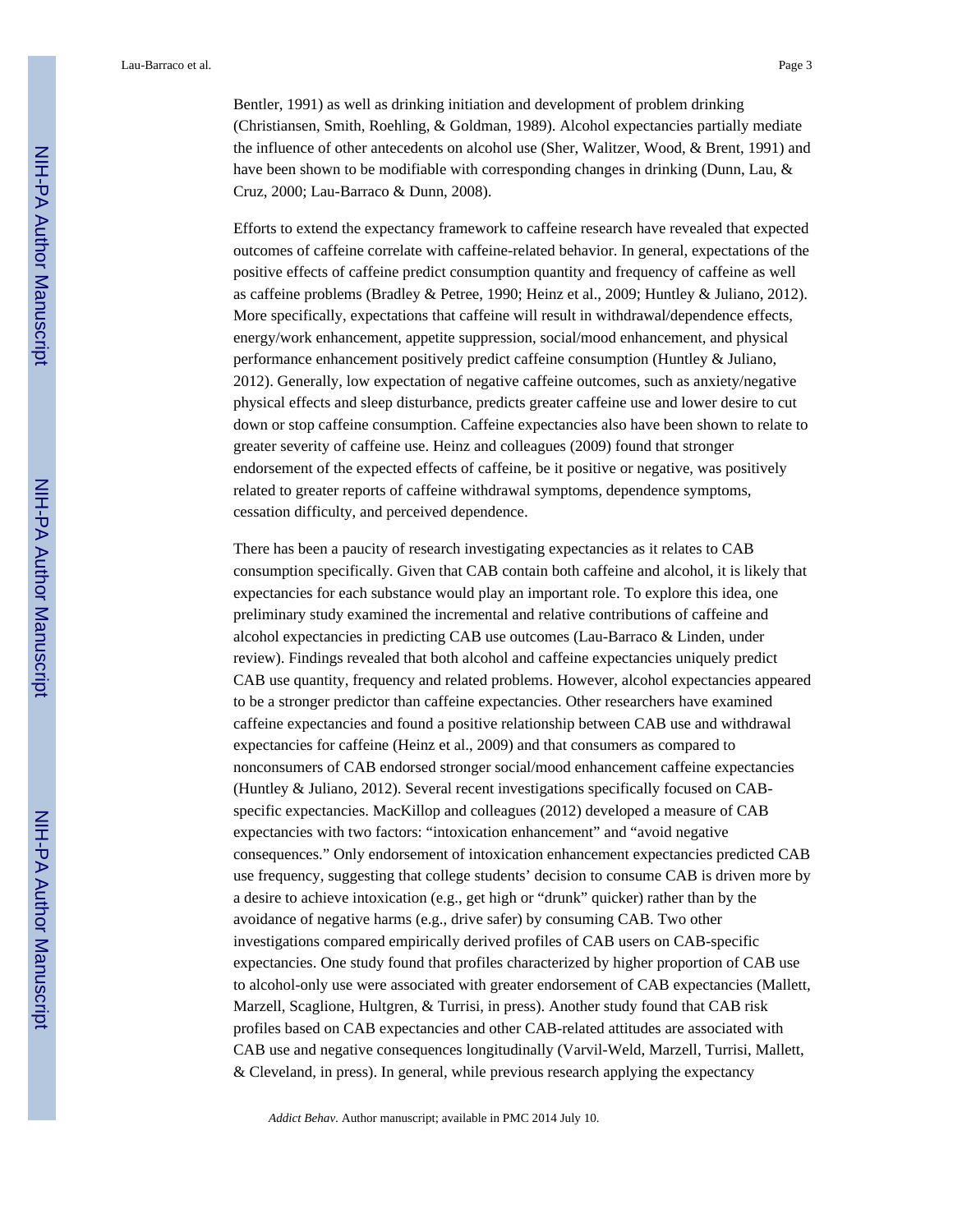paradigm to CAB have been limited, initial findings support additional efforts to understand outcome expectancies and their role in the CAB consumption of young adults.

Considering the heightened risks associated with CAB, research into identifying patterns of CAB use and the correlates of specific CAB drinking patterns could further our conceptualization of this increasingly pervasive health issue. Latent profile analysis (LPA), a person-centered analytical strategy that groups individuals into categories based on shared characteristics, would allow us to identify classes of CAB users. These classes then can be compared on relevant key dimensions as to identify potential risk factors associated with CAB use. Previous research has not examined CAB profiles as they relate to caffeine and alcohol use problems or to cognitions related to caffeine and alcohol separately. Consequently, the aims of the present study were to (1) identify distinct subtypes or classes of CAB consumers based on relevant indicators while taking into consideration typical alcohol use, (2) examine differences between classes on measures of alcohol and caffeine use severity (i.e., alcohol use problems, heavy drinking status, caffeine dependence and withdrawal), and (3) examine differences between classes on caffeine and alcohol expectancies. We hypothesized that CAB use could be characterized by distinct patterns based on quantity and frequency of CAB consumption, as well as typical alcohol consumption. We expected to find a relatively larger group of low frequency and quantity users of CAB and a smaller group of high frequency and quantity of CAB users. We expected the heavier and more frequent group of CAB consumers to report greater alcohol and caffeine use severity, as well as stronger endorsement of alcohol and caffeine expectancies.

#### **Method**

#### **2.1. Participants and Procedure**

Participants were 583 (402 female) college student drinkers recruited from an undergraduate psychology research pool at a mid-size east coast university. To be eligible, participants must have (1) been between the ages of 18–25, (2) reported consuming alcohol at least once in the previous 12 months, and (3) have reported consuming CAB at least once during a typical week. Mean age of the sample was  $19.84$  (*SD* = 1.69) years old. Approximately 56.09% of participants identified their racial group as Caucasian, 28.64% as African American, 6.00% as Asian, 3.43% as Hispanic, 0.17% as Native American, 5.49% as 'other', and 0.17% of participants had missing data. Of those who reported their academic status, the highest grade of school completed by participants was: 24.64% high school, 26.43% freshmen, 22.69% sophomore, 19.70% junior, and 6.48% senior. The average age of alcohol use onset (i.e., age when first alcoholic beverage was consumed) for the sample was 15.59 ( $SD = 2.51$ ) years.

Data collection was administrated in small groups. Following informed consent, participants were provided with a battery of self-report questionnaires that took approximately one hour to complete. Participants received course credit as compensation for their participation. The present study was approved by the university's college committee on human subjects research and followed APA guidelines (APA, 2002).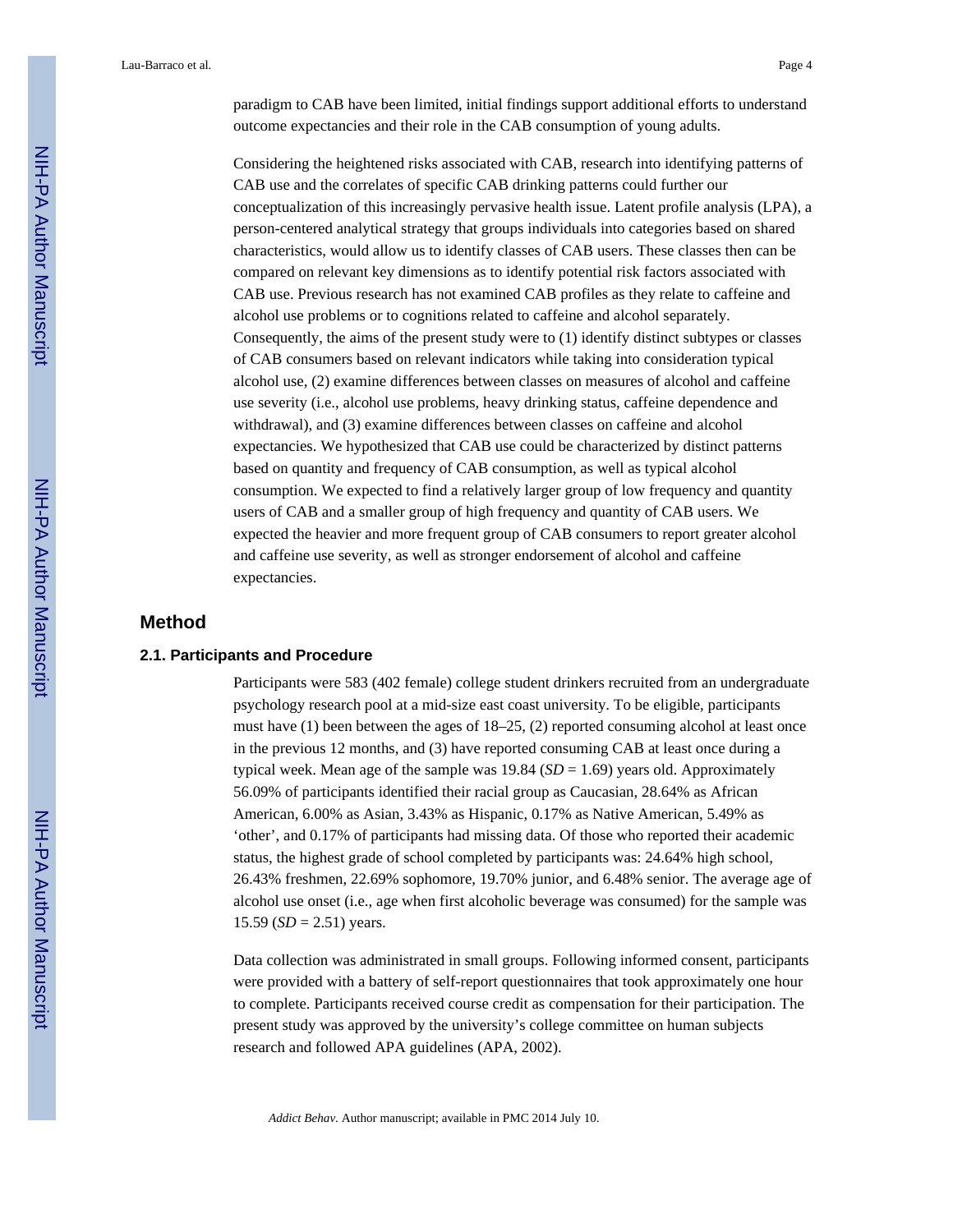#### **2.2. Measures**

**2.2.1. Alcohol expectancies—**The Alcohol Expectancy Questionnaire (AEQ; Brown, Goldman, Inn, & Anderson, 1980) was used to assess alcohol expectancies. This 69-item self-report measure consists of statements regarding the positive effects of alcohol with *true* or *false* response options. The AEQ consists of six subscale domains: positive global changes in experience (e.g., "Alcohol enables me to have a good time at parties";  $\alpha = .86$ ), sexual enhancement (e.g., "I'm a better lover after a few drinks";  $\alpha = .76$ ), social and physical pleasure (e.g., "I like the taste of some alcoholic beverages";  $\alpha = .66$ ), assertiveness (e.g., "When I'm drinking, it is easier to open up and express my feelings";  $\alpha = .85$ ), relaxation/tension reduction (e.g., "Alcohol enables me to fall asleep more easily";  $\alpha = .74$ ), and arousal/interpersonal power (e.g., "At times, drinking is like permission to forget problems";  $\alpha = .67$ ). Subscale scores were calculated by summing positively endorsed items corresponding to each domain, with higher scores indicating greater salience of the particular expectancy.

**2.2.2. Caffeine expectancies—**Caffeine expectancies were measured using the Caffeine Expectancy Questionnaire (CEQ; Heinz et al., 2009). The CEQ is a 37-item self-report measure assessing beliefs regarding the effects of caffeine use. The CEQ provides four subscales: positive effects (e.g., "Drinking a caffeinated beverage helps me think more clearly";  $\alpha = .87$ ), acute negative effects (e.g., "Caffeinated beverages make my heart race";  $\alpha = .87$ ), withdrawal symptoms (e.g., "I have less motivation to get work done if I don't drink caffeine regularly";  $\alpha = .91$ ), and mood effects (e.g., "I drink caffeinated beverages to help me relax";  $\alpha = .84$ ).

**2.2.3. Alcohol and CAB use—**Alcohol and CAB consumption was measured using the Daily Drinking Questionnaire (DDQ; Collins, Parks, & Marlatt, 1985). Participants reported the typical consumption of (1) non-caffeinated alcoholic drinks and (2) caffeinated alcoholic drinks. They reported the number of drinks they typically consume for each day of the week averaged over the past three months. For both alcohol and CAB use, we used typical weekly drinking quantity, frequency, and heavy episodic drinking frequency (4/5 drinks in one sitting for women/men).

**2.2.4. Alcohol use problems—**The Alcohol Use Disorders Identification Test (AUDIT; Babor, de la Fuente, Saunders, & Grant, 1992) was used to measure alcohol use problems. The AUDIT consists of 10 self-report items on recent alcohol use, alcohol dependence symptoms and alcohol related problems. Higher scores reflect greater risk related to alcohol, with a score of eight or higher indicating harmful drinking (Babor et al., 1992). Internal consistency was  $\alpha = .82$ .

**2.2.5. Caffeine use dependence and withdrawal—**Caffeine use dependence and withdrawal were assessed using the Caffeine Dependence and Withdrawal Checklist (CDWC; Heinz et al., 2009; Hughes, Oliveto, Liguori, Carpenter, & Howard, 1998). The checklist is based on the generic DSM-IV-TR (APA, 2000) criteria for psychoactive substance dependence but modified for caffeine use. Participants rated the presence of each criterion with *yes* or *no* response options. A criteria is considered present if the dependence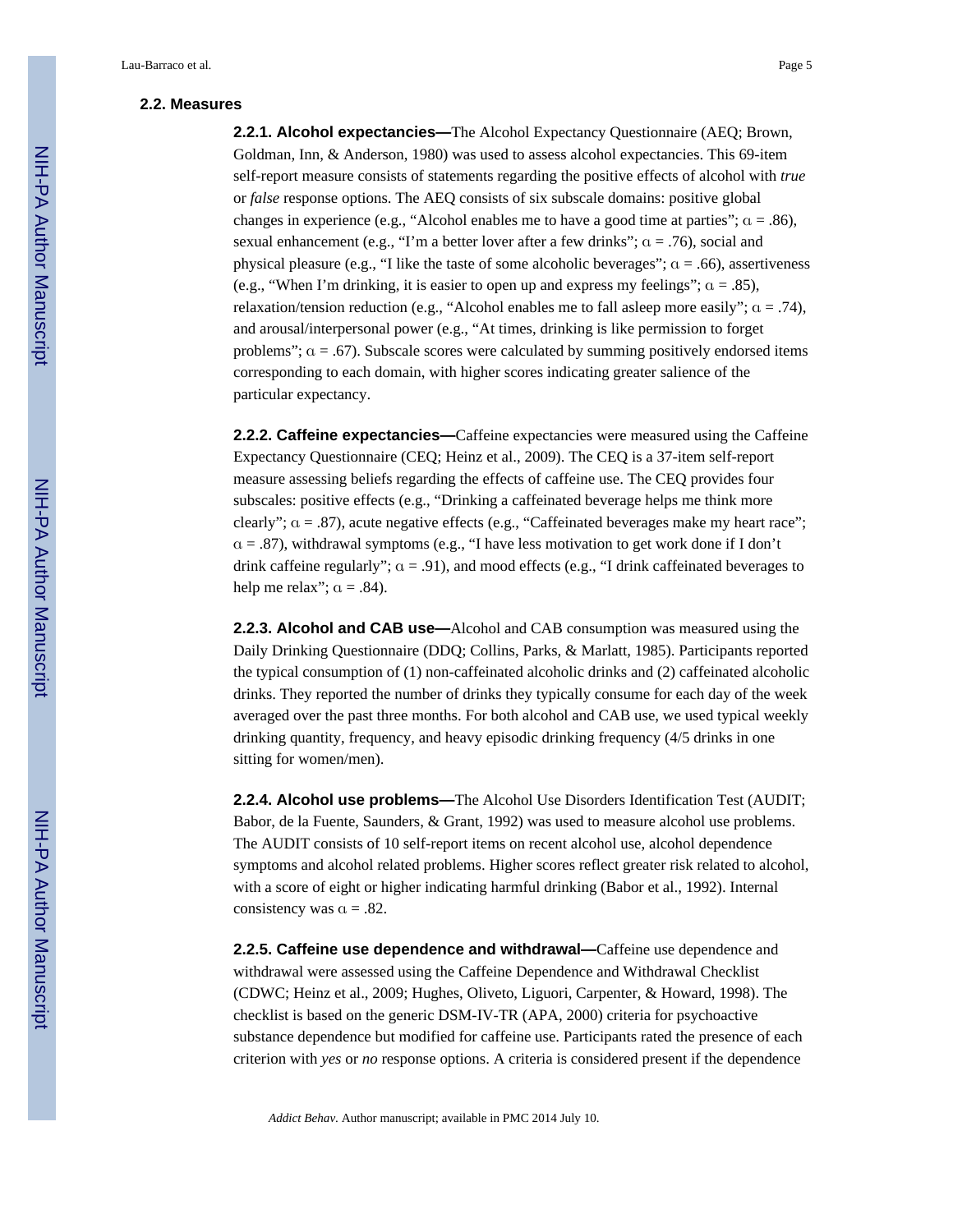Lau-Barraco et al. Page 6

(e.g., "Tried to cut down or quit drinking caffeine but couldn't") or withdrawal symptoms (e.g., "Headache", "Anxiety", "Nausea") have occurred at least once a month in the past 12 months. Caffeine dependence symptoms were measured continuously with higher scores reflecting greater dependence, although previous research suggest that endorsing three or more criteria may be considered "caffeine dependent" (Hughes et al., 1998). Caffeine withdrawal was measured continuously, with higher scores indicating greater likelihood of experiencing caffeine withdrawal in the past year. For caffeine dependence,  $\alpha = .83$ . For caffeine withdrawal,  $\alpha = .82$ .

#### **Results**

#### **3.1. Data Analytic Strategy**

Missing data ranged from 0% on several variables to approximately 8.75% on the quantity of CAB consumed in a typical week. All missing values were imputed via the expectation maximization algorithm (Schafer & Graham, 2002). Typologies of drinking based on alcohol use frequency, alcohol use quantity, CAB use frequency, and CAB use quantity were identified using latent profile analysis (LPA) in Mplus 5.2 with robust maximum likelihood estimation (Muthén & Muthén, 2008). LPA is a type of latent variable mixture model, where in this case, the latent variable is categorical and the observed indicator variables are continuous. The categorical latent variable has *k* number of categories and an individual's value on the latent variable is thought to cause his or her levels on the observed continuous indicators (Pastor, Barron, Miller, & Davis, 2007). As compared to traditional cluster analysis, LPA is a model-based procedure that allows for more flexible model specification (Marsh, Lüdtke, Trautwein, & Morin, 2009).

The Akaike Information Criteria (AIC), Bayesian Information Criteria (BIC), and sample size adjusted BIC (SSA-BIC) were used to assess model fit, where lower values indicate better model fit (Nylund, Asparouhov, & Muthén, 2008). Moreover, the Lo-Mendell-Rubin likelihood ratio test (LMR) was used to empirically test the null hypothesis that the *k*–1 class solution is acceptable compared to the *k*-class solution. For this test, a *p*-value less than .05 indicates that the *k*-class model has a superior fit compared to the *k*–1 class model (Wang & Wang, 2012). Relative entropy criteria were used to evaluate classification accuracy. These values range from 0.0 to 1.0, where a higher value indicates better classification. Clark (2010) suggests a value of 0.80 is high, 0.60 is medium, and 0.40 is low entropy.

To identify the most optimal and parsimonious latent class solution, first, latent classes were fit iteratively to obtain model fit statistics. For each model, means were freely estimated across classes; however, variances were constrained to equality across latent classes (e.g., see parameterization of covariance matrix "Model A" in Pastor et al., 2007). Then, a multinomial logistic regression was used to model the effects of the demographic covariates with the "AUXILIARY" statement in Mplus. Specifically, the "AUXILIARY" statement allows variables to be specified that are not part of the LPA model to predict class membership in the categorical latent variable using posterior probability-based multiple imputations (i.e., pseudo-class draws) (Marsh et al., 2009; Wang & Wang, 2012). In other words, a multinomial logistic regression model is estimated independently after latent class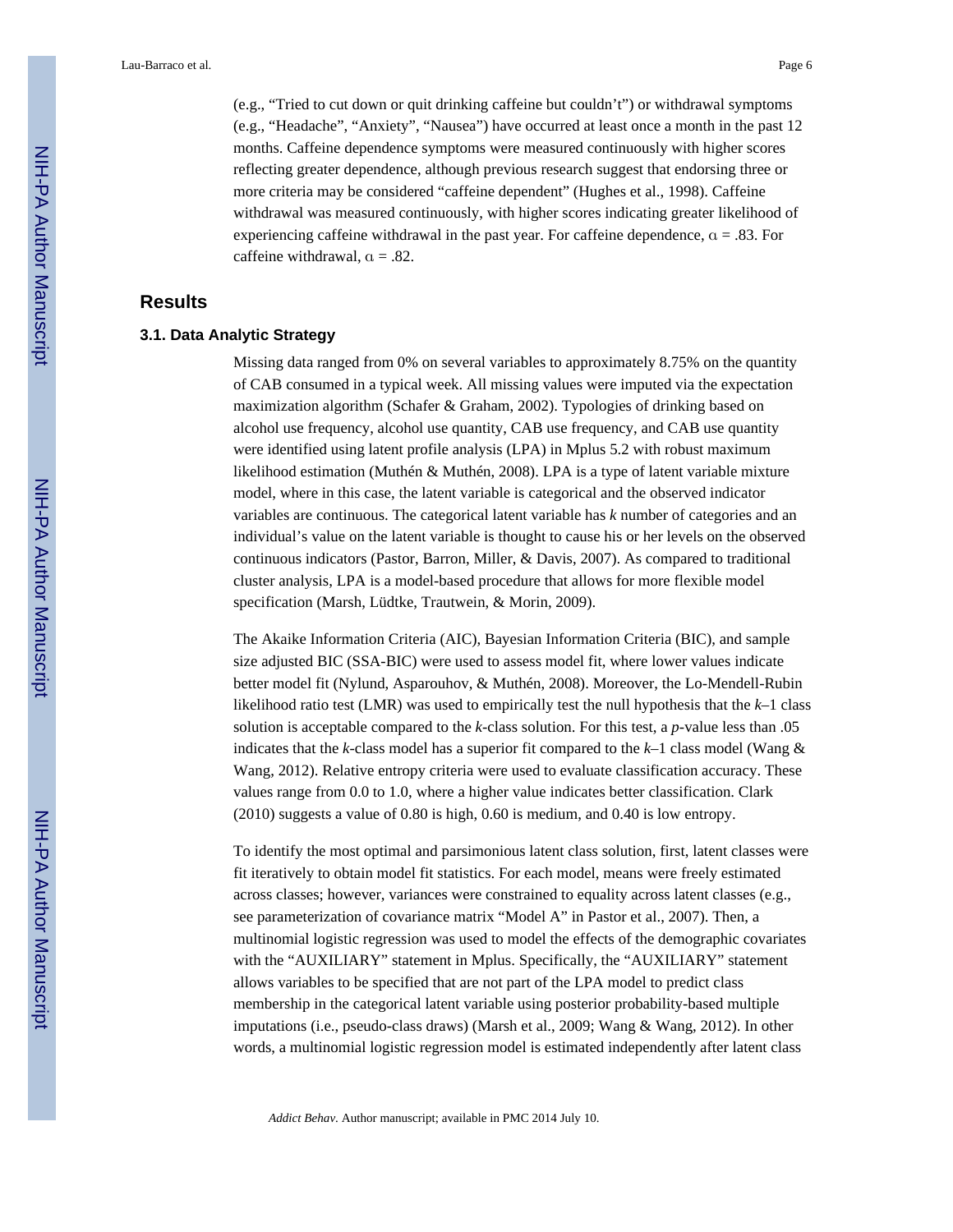Lau-Barraco et al. Page 7

classification; therefore, the specification of covariates does not affect latent class classification.

After the optimal number of latent classes was established, three one-way multivariate analysis of variance (MANOVA) models were estimated in SAS 9.3 (SAS Institute, 2012) to determine if these latent classes differed on alcohol and caffeine use problems, alcoholrelated cognitions, or caffeine-related cognitions. Pillai's Trace (*V*) was used to test each multivariate hypothesis since it is the statistic that is most robust to lack of normality and homogeneity of covariance matrices (Timm, 2002). A Shaffer-Holm alpha correction (e.g., see Shaffer, 1986 for details) was used to adjust for multiple comparisons. Please see Table 1 for zero-order correlations among the key study variables for the full sample.

#### **3.2. Latent Profile Models**

Fit statistics for the unconditional  $1 - 6$  LPA models are presented in Table 2. As can been seen, the information indexes (i.e., AIC, BIC, and the SSA-BIC) continued to decrease across the range of models considered. However, this can be expected with large sample sizes and the sample size dependency of these measures. The 5- and 6-class solutions resulted in the smallest class with less than 5% of cases. In mixture modeling, the number of individuals in each class represents the prevalence of the corresponding subpopulation in the target population, so in order to have a meaningful group classification, the relative size of each latent class should not be too small (Wang  $\&$  Wang, 2012). The 2-class solution was not interpretable. Although 3-, 4-, and 5-class solutions were examined, based on interpretability and the LMR likelihood ratio test, a 4-class solution was deemed optimal. The entropy statistic for this model was .989, indicating a superior level of classification accuracy into the four latent classes (Clark, 2010). To ensure that the parameter estimates from the 4-latent class model were not estimated from local solutions, the model was reestimated twice with different seeds. Across models, parameter estimates were identical suggesting that a global solution was used.

As can be seen in Figure 1 and Table  $3<sup>1</sup>$ , Class 1 is characterized by the greatest weekly quantity of alcohol and CAB consumption relative to all other classes and comprised 6.00%  $(n = 35)$  of the sample. As such, Class 1 was labeled the "High Alcohol/High CAB" class. Class 2 is characterized by similar mean scores on alcohol use frequency and quantity and CAB frequency as Class 1; however, Class 2 had a lower mean score on CAB quantity than Class 1. Therefore, Class 2 was labeled the "High Alcohol/Moderate CAB" class and comprised 5.15%  $(n = 30)$  of the sample. Class 3 is characterized by even lower quantity of CAB use as compared with Classes 1 and 2, as well as relatively lower frequency of CAB use but similar alcohol use quantity as Class 1 and 2. Class 3 was labeled the "High alcohol/Low CAB" class and comprised 22.99% ( $n = 134$ ) of the sample. Lastly, Class 4 is characterized by the lowest use level across all four indicator variables, including quantity and frequency of both alcohol and CAB use. As such, Class 4 was labeled the "Low alcohol/Low CAB" class and comprised 65.87% (*n* = 384) of the sample.

<sup>1</sup>Standard deviation estimates are presented in Table 3 (obtained by using the TECH7 option in Mplus) only to provide the reader with desciptive information about the variability of the indicators across the latent classes. It should be noted that the variances were constrained to equality across latent classes in the LPA models.

*Addict Behav*. Author manuscript; available in PMC 2014 July 10.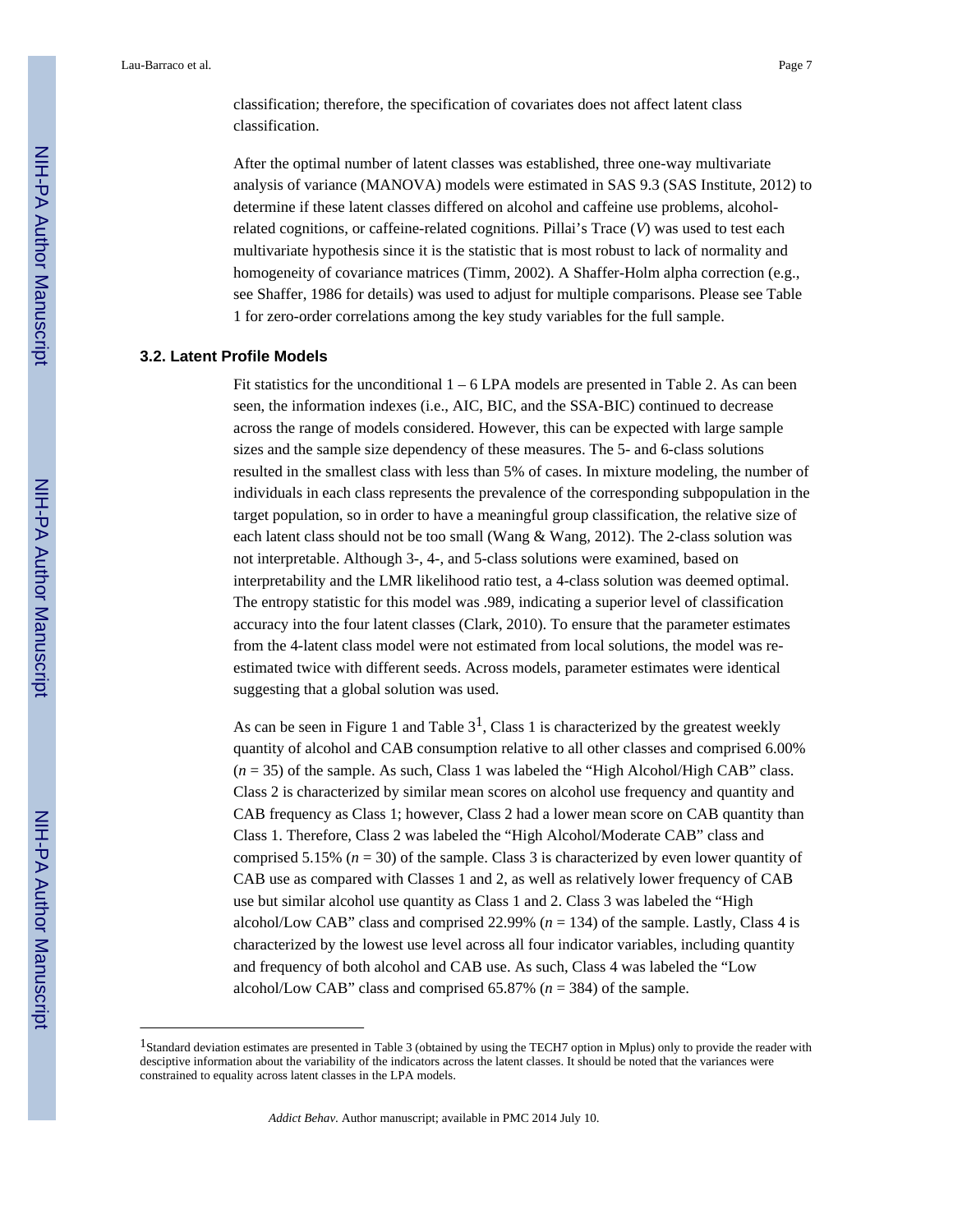After determining the optimal latent class solution, the demographic covariates (i.e., age, gender, age of drinking onset) were specified as predictors in the LPA model using the "AUXILIARY" statement. Results of the multinomial logistic regression revealed that aside from gender, none of the demographic covariates significantly predicted latent class membership. In particular, compared to females, males had significantly lower odds of being in Class 4 (i.e., Low alcohol/Low CAB class) than Class 2 (i.e., High Alcohol/Moderate CAB class),  $(B = -0.85, SE = 0.39, odds ratio = 0.43, p = .027)$ .

#### **3.3. Multivariate Analysis of Variance Models**

The first MANOVA model tested to see if latent classes significantly differed on mean scores of alcohol use problems (as measured by the AUDIT), heavy episodic drinking frequency, caffeine dependence, or caffeine withdrawal. The multivariate effect was significant, Pillai's Trace (V) = 0.16,  $F(12, 1734) = 8.02$ ,  $p < .001$ , partial  $\eta^2 = .053$ . Likewise, follow-up analysis of variance (ANOVA) models demonstrated that latent class had a significant univariate effect across all dependent variables. As shown in Table 4, pairwise comparisons revealed that the means for alcohol use problems, heavy episodic drinking frequency, and caffeine withdrawal scores were significantly lower for the Low Alcohol/Low CAB class than compared to the High Alcohol/Low CAB and High Alcohol/ High CAB class. Moreover, the mean caffeine dependence score of the High Alcohol/High CAB class was significantly higher than all other latent classes.

The second MANOVA model tested if latent classes significantly differed on mean scores of alcohol-related cognitions. The dependent variables were the six subscales of the AEQ. The multivariate effect was significant,  $V = 0.06$ ,  $F(18, 1728) = 2.04$ ,  $p = .006$ , partial  $\eta^2 = .021$ . Follow-up ANOVA models demonstrated that latent class had a significant univariate effect across all dependent variables except social assertiveness. As can be seen in Table 4, pairwise comparisons revealed that the mean global positive change, enhanced sexual performance, physical and social pleasure, relaxation and tension reduction, and arousal and power scores were significantly lower for the Low Alcohol/Low CAB class compared to the High Alcohol/Low CAB class.

The third MANOVA model tested to see if latent classes significantly differed on mean scores of caffeine-related cognitions. The dependent variables were the four subscales of the CEQ (Heinz et al., 2009). The multivariate effect was significant,  $V = 0.09$ ,  $F(12, 1734) =$ 4.34,  $p < .001$ , partial  $\eta^2 = .029$ . Follow-up ANOVA models revealed that latent class had a significant univariate effect across all dependent variables except acute negative effects. As shown in Table 4, the mean positive effects and withdrawal symptom scores for the Low Alcohol/Low CAB class were significantly lower than the High Alcohol/Low CAB class. In addition, the mean mood effect and withdrawal symptom scores were significantly lower for the Low Alcohol/Low CAB class than the High Alcohol/High CAB class. Moreover, the mean withdrawal symptom scores were significantly lower for the Low Alcohol/Low CAB, High Alcohol/Low CAB, and High Alcohol/Moderate CAB classes compared to the High Alcohol/High CAB class.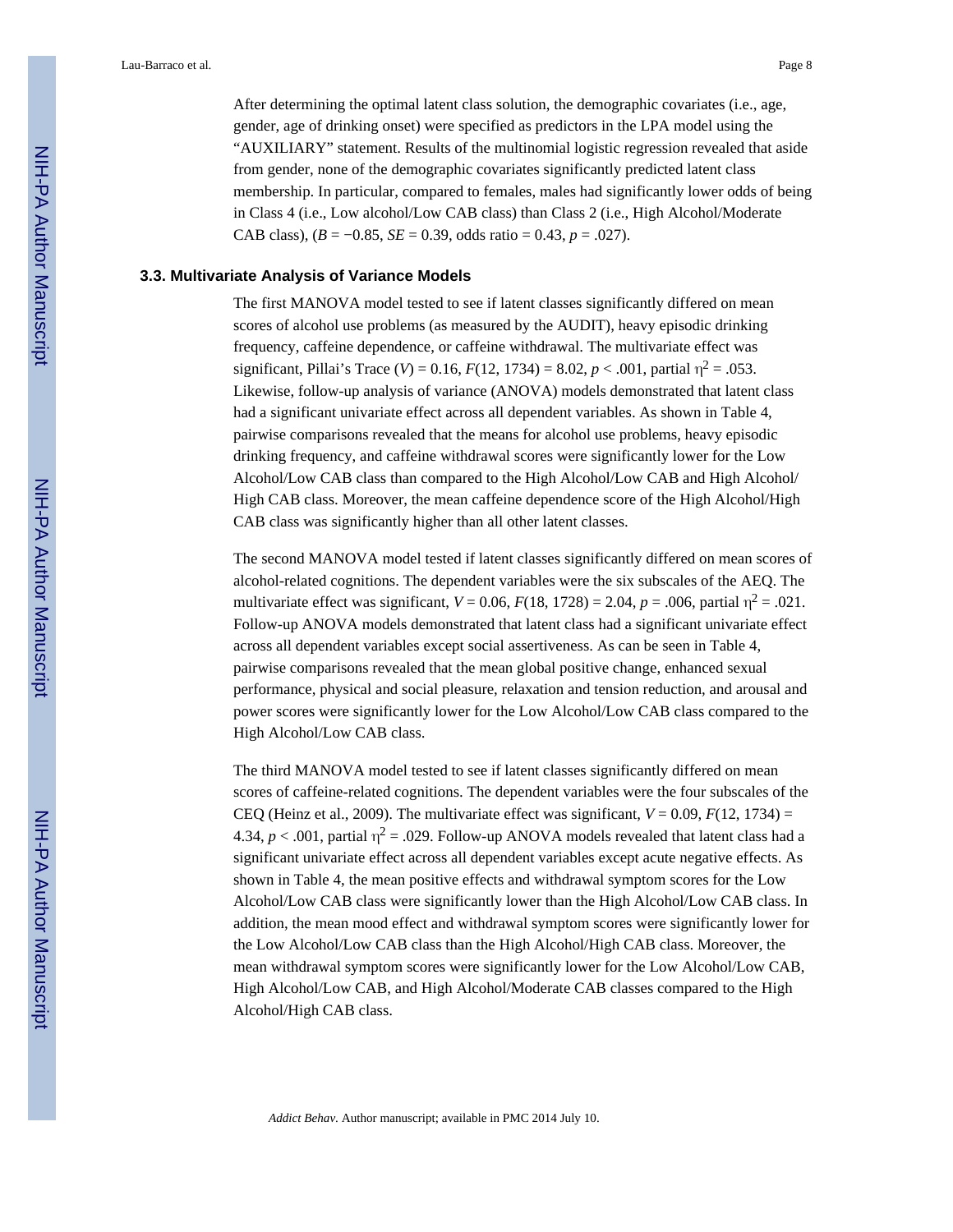#### **Discussion**

The present study aimed to shed light on the nature of CAB consumption among college drinkers by modeling patterns of CAB use. Specifically, we sought to identify empirically derived profiles or classes of CAB users while considering their typical alcohol use. We also investigated whether classes differed on key constructs, including alcohol and caffeine use problems, and substance-related cognitions. As hypothesized, CAB consumption could be characterized into distinct subtypes based on the quantity and frequency of the drinkers' CAB and alcohol use. We found evidence for four unique classes of CAB users. These classes were labeled: High Alcohol/High CAB, High Alcohol/Moderate CAB, High Alcohol/Low CAB, and Low Alcohol/Low CAB. The majority of our sample of moderate to heavy college drinkers was classified into the Low Alcohol/Low CAB group (65.87%) while 6.00% were classified into the High Alcohol/High CAB group. Although the High Alcohol/ High CAB, High Alcohol/Moderate CAB, and High Alcohol/Low CAB groups all shared relatively similar levels of typical alcohol-only consumption (range between 12.98 to 14.10 standard drinks weekly), they diverged on the quantity of CAB use. Specifically, the High Alcohol/High CAB group is characterized by the greatest quantity of CAB use of approximately 16 drinks weekly, while the High Alcohol/Moderate CAB and High Alcohol/Low CAB groups consumed approximately 8 and 4 drinks, respectively. The Low Alcohol/Low CAB group is characterized by less than one CAB drink weekly.

We tested whether latent classes differed on measures of caffeine-related and alcohol-related outcomes. As could be expected, when compared with the High Alcohol/High CAB class, the Low Alcohol/Low CAB class reported significantly lower levels of caffeine withdrawal, caffeine dependence, frequency of heavy episodic drinking, and alcohol use problems. An interesting finding emerged when evaluating caffeine dependence as the outcome variable. When compared to *all* other classes, the High Alcohol/High CAB class reported experiencing significantly more caffeine dependence symptoms (e.g., drank caffeine despite negative consequences, used caffeine to avoid withdrawal) than all other classes. These results are particularly concerning given that lifetime caffeine intake and caffeine dependence are positively associated with a variety of psychological disorders including depression, anxiety, panic disorder, and antisocial personality disorder (Kendler, Myers, & Gardner, 2006). The severity of caffeine use and dependence also is associated with various substance use disorders including alcohol dependence, as well as cocaine and cannabis use disorders (Kendler et al., 2006).

Latent profiles were compared on caffeine-related as well as alcohol-related outcome expectancies to determine their salience in caffeinated alcohol use. With regard to caffeine expectancies, results indicated a significant effect of class on three of the four subscales of the CEQ – positive effects, mood effects, and withdrawal symptoms effects. The most notable finding was that the High Alcohol/High CAB class endorsed significantly stronger withdrawal symptoms effects than all other classes. In other words, these individuals are more likely to believe that *not* consuming caffeine will result in consequences associated with caffeine withdrawal, such as nausea, headaches, drowsiness, fatigue, amotivation and irritability. The High Alcohol/High CAB group also is relatively more likely to report general positive caffeine expectancies, such as feeling more energized, alert, talkative, and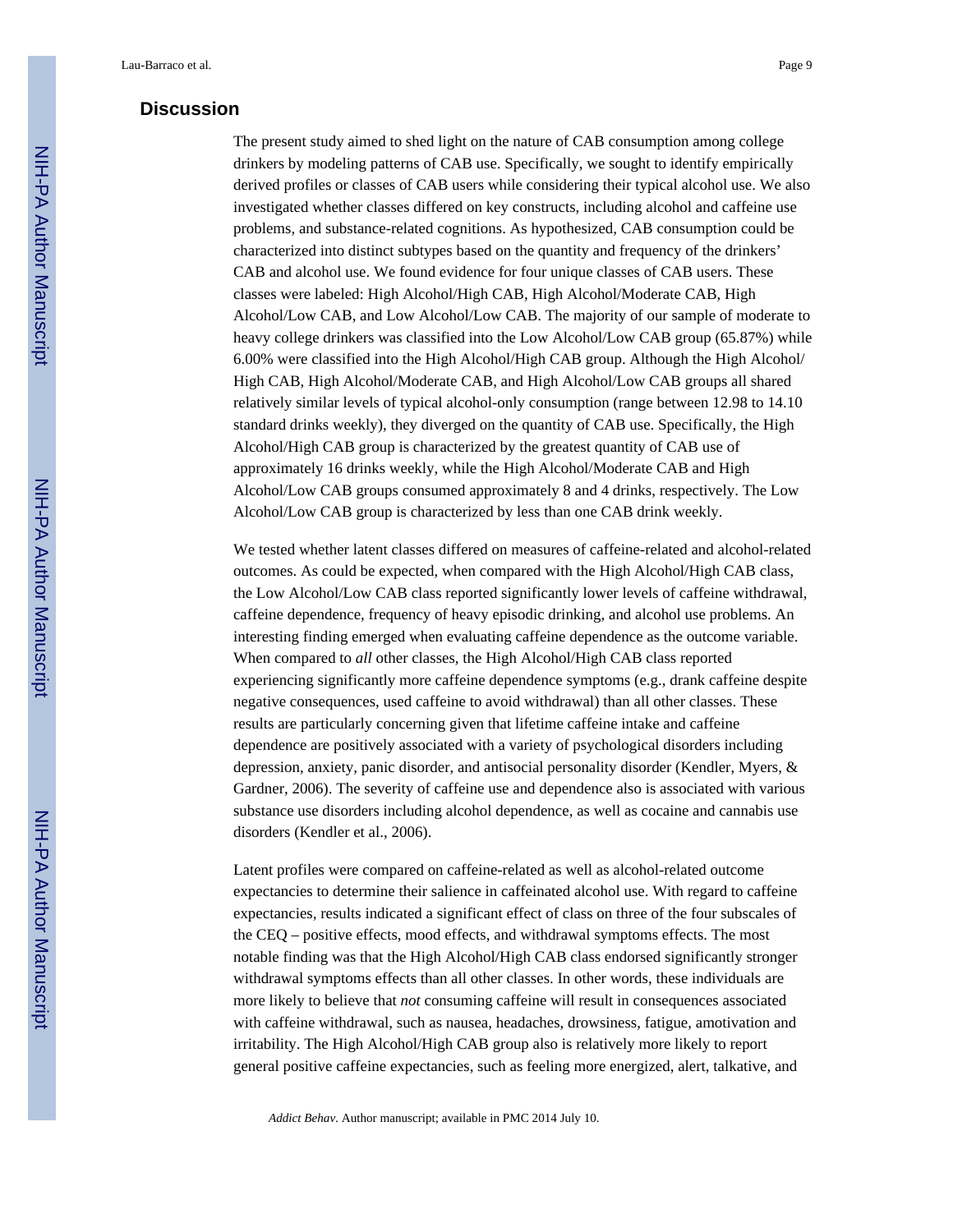thinking clearly, as well as improved mood, but differences were not statistically significant. These findings suggest that CAB users have a wide range of expectancies about the effects of caffeine and that the more CAB an individual consumes or the greater their use profile in general, the more they endorsed certain effects of caffeine consisting of both positive and negative reinforcement outcomes.

Our results on caffeine expectancies with CAB users are consistent largely with findings derived from other work with caffeine users. Previous research found that positive caffeine expectancies were associated with caffeine use and severity (e.g., caffeine dependence, caffeine withdrawal, cessation difficulty and perceived dependence; Heinz et al., 2009; Huntley  $&$  Juliano, 2012). With regard to the role of negative caffeine expectancies, it has been found to have a positive (Heinz et al., 2009) or no relationship (Huntley & Juliano, 2012) with caffeine dependence features. Our findings indicate that the High Alcohol/High CAB class did not report more negative caffeine expectancies as measured by the acute negative effects subscale of the CEQ. However, it appears that the riskiest drinkers in our sample with the most experience with CAB use have the strongest negative reinforcement caffeine expectations (i.e., withdrawal symptoms expectancy effects). Further, we found that the High Alcohol/High CAB class reported greater caffeine mood expectancies than the Low Alcohol/Low CAB class. These results are consistent with those found in previous research (Heinz et al., 2009; Huntley & Juliano, 2012). Consequently, it may be possible that the strength of these expectancies may serve as an underlying mechanism driving greater future consumption.

In examining alcohol expectancies, results indicated some differential endorsement based on use profiles. In particular, CAB users in the High Alcohol/Low CAB class endorsed more positive alcohol expectancies than the Low Alcohol/Low CAB group. The expected effects include alcohol's ability to produce global positive changes, enhance sexual performance, reduce tension, facilitate social and physical pleasure, and increase arousal and power. These results are consistent with the relatively larger body of work on alcohol users that has shown heavy drinkers to report greater and stronger positive expected alcohol effects (Brown et al., 1980; Southwick, Steele, Marlatt, & Lindell, 1981).

Generally, our findings suggest that both caffeine and alcohol expectancies may play a role in governing CAB consumption. This also is supported by research that has shown caffeine and alcohol expectancies each to exert incremental influence in the prediction of CAB outcomes, although alcohol expectancies appear to be a stronger predictor overall (Lau-Barraco et al., 2013). Beyond looking at the additive or interactive nature of separate caffeine and alcohol expectancies, however, others have examined CAB-specific expectancies. Researchers found that CAB users may hold a unique expectancy for CAB over other substances (i.e., quicker intoxication; MacKillop et al., 2012) and that greater CAB use is associated with greater CAB expectancy endorsement (Mallett et al., in press; Varvil-Weld et al., in press). Overall, previous studies' and our support for the role of outcome expectancies provide sufficient basis for more in-depth investigations in to substance specific expectancies and CAB use. In addition, given the associations between CAB use and expectancy endorsement, the inclusion of expectancies into larger theoretical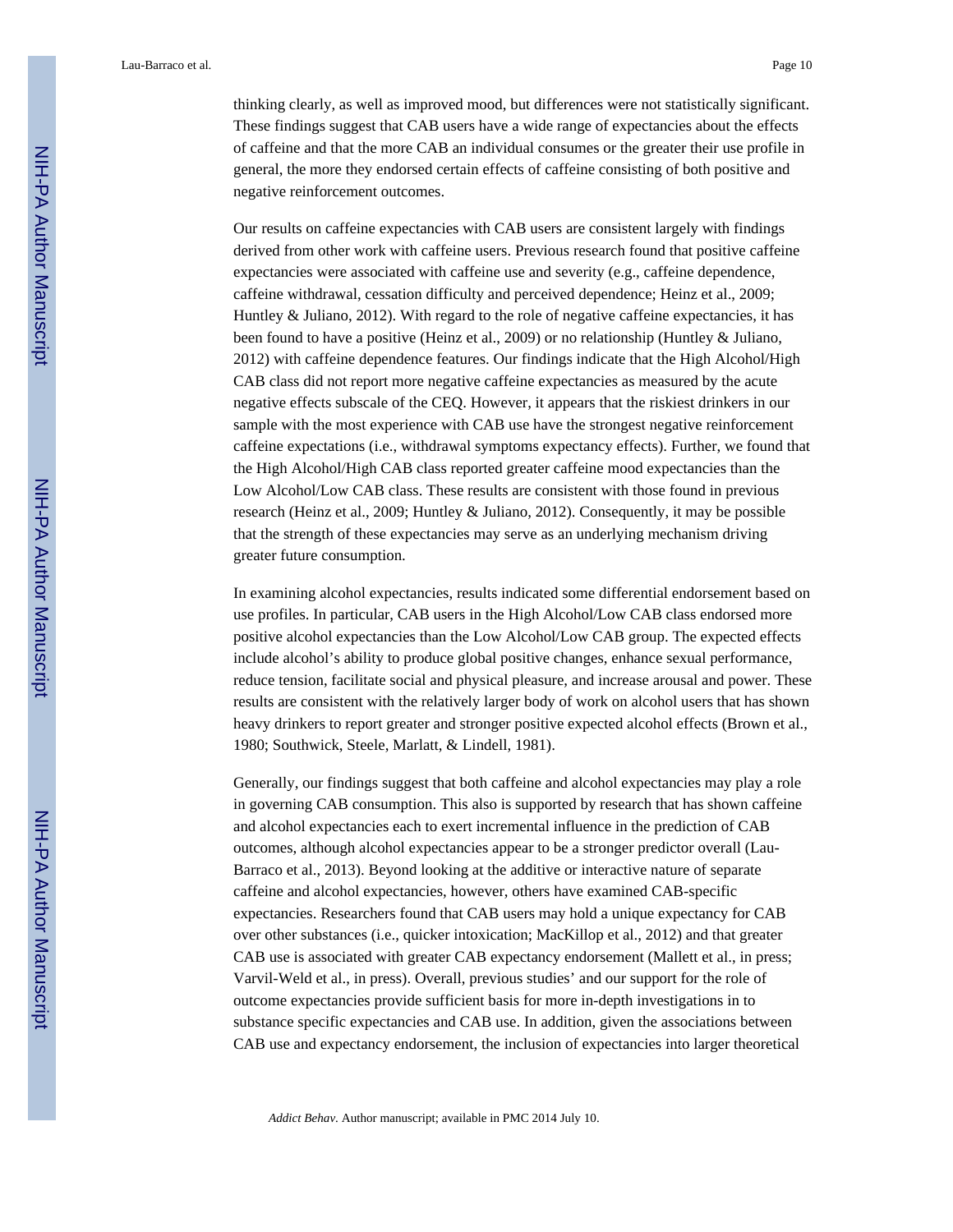frameworks in future work of CAB may provide a more comprehensive understanding of the factors contributing to use patterns.

There are several implications of our study findings. Potential practice-related implications may be warranted given the heightened risk connected with the use of caffeinated alcohol as compared with consuming alcohol only. First, identifying subtypes of CAB use patterns could improve intervention efforts by targeting those profiles associated with the greatest risk. Also, in the present study, findings suggest differential endorsement of caffeine and alcohol expectancy based on use profiles. Thus, prevention programs may be most effective if they are designed to accommodate differences in patterns of CAB consumption and the outcome expectancies associated with these various patterns or profiles. Expectancies could be targeted in intervention work for CAB use like those developed for college alcohol drinkers (e.g., Darkes & Goldman, 1993, 1998; Lau-Barraco & Dunn, 2008). An "expectancy challenge" procedure may be used to modify beliefs regarding the positive effects of alcohol and caffeine consumption. Further, education about CAB and their related risks may be useful to incorporate into existing health promotion programs or other primary prevention efforts. This may be particularly helpful given research findings that CAB users report lower subjective intoxication with no improvements in task performance (Ferreira, de Mello, Pompéia, Souza-Formigoni, 2006; Marczinski & Fillmore, 2006). Their lowered ability to detect impairment or intoxication level accurately may result in engaging in high risk behaviors such as driving under the influence, being injured, or being in a risky sexual situation.

The current findings should be interpreted in light of the study limitations. First, our target sample consisted of college student drinkers. This limits our ability to generalize findings to other populations including non-young adults and nonstudents. Relatedly, participants in our study were mostly Caucasian (56%) and African American (29%), thus generalizability to a more ethnically diverse sample is unknown. Second, while our overall sample size was adequate for conducting latent profile analyses, the lower sample size of some latent classes may have lacked enough power to detect differences between groups in the MANOVA models. Another limitation involves the cross-sectional nature of our data. To firmly establish the relationship between CAB use and its associated risks, studies involving experimental manipulation or prospective designs are warranted. Additionally, our data relied on participants' retrospective self-reports, and hence, may be susceptible to recall bias. A final limitation is that our study did not assess CAB-specific expectancies or CABspecific problems. A measure of CAB expectancies (MacKillop et al., 2012) only became available following the completion of data collection for the present study. Future research may focus on examining differences between latent classes on expectancies specific to CAB. Further, future research may benefit from the development of an alcohol problems measure related to CAB use in particular.

Despite these limitations, our findings contribute to the limited body of research on caffeinated alcohol use and provide background for further research into profiles of CAB consumption among young adult drinkers. Future research may consider other relevant general risk factors previously identified for alcohol use, such as impulsivity, sensation seeking, peer network, and other substance use, that may be examined in relation to CAB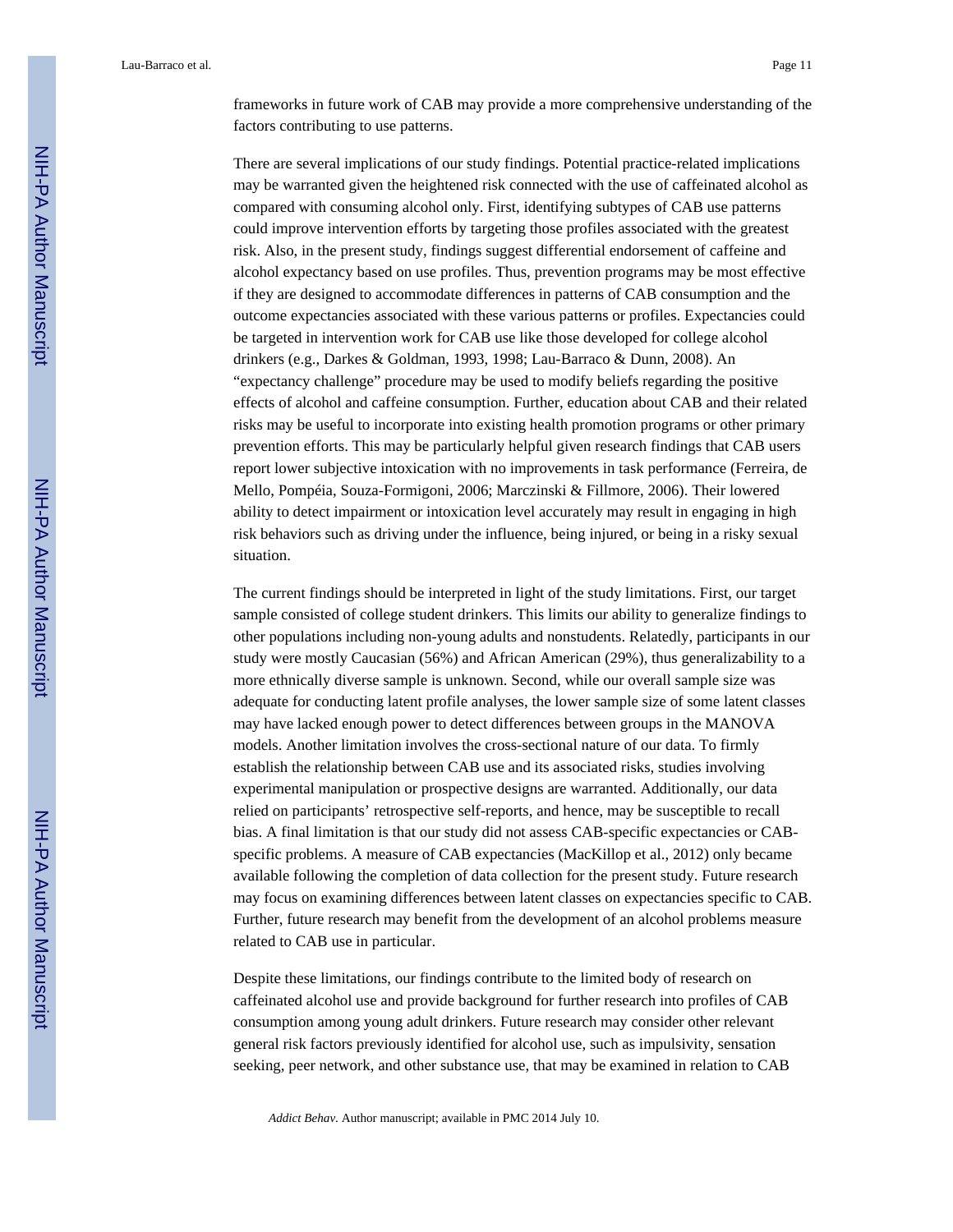risk profiles. Further, our findings suggest that only a relatively small percentage of students consume CAB frequently. Consequently, future research should account for frequency of CAB consumption rather than limiting to only quantity of CAB use or grouping individuals into dichotomous groups (e.g., CAB use vs. no-use) as has been done in some epidemiological studies. Finally, this study provides support for the association between CAB use and substance-related cognitions. This could suggest outcome expectancies as a potential risk factor for future use. As such, our results set the stage for prospective studies or daily diary assessments that can probe more specifically into the cognitive and contextual factors associated with problematic CAB use and ultimately could provide insight into intervention planning.

#### **Acknowledgments**

Cathy Lau-Barraco is supported by Career Development Award K01-AA018383 from the National Institute on Alcohol Abuse and Alcoholism.

#### **References**

- American Psychological Association. Ethical principles of psychologists and code of conduct. American Psychologist. 2002; 57:1060–1073.10.1037/0003-066X.57.12.1060 [PubMed: 12613157]
- American Psychiatric Association. Diagnostic and statistical manual of mental disorders. 4. Washington, DC: Author; 2000. Text Revision
- Ashare RL, Weinberger AH, McKee SA, Sullivan TP. The role of smoking expectancies in the relationship between PTSD symptoms and smoking behavior among women exposed to intimate partner violence. Addict Behav. 2011; 36:1333–1336.10.1016/j.addbeh.2011.07.022 [PubMed: 21849230]
- Babor, TF.; de la Fuente, JR.; Saunders, J.; Grant, M. The Alcohol Use Disorders Identification Test: Guidelines for use in primary care. Geneva: World Health Organization; 1992. WHO Publication No. 92.4
- Berger L, Fendrich M, Fuhrmann D. Alcohol mixed energy drinks: Are there associated negative consequences beyond hazardous drinking in college students? Addict Behav. 2013; 38:2428– 2432.10.1016/j.addbeh.2013.04.003 [PubMed: 23685329]
- Brache K, Stockwell T. Drinking patterns and risk behaviors associated with combined alcohol and energy drink consumption in college drinkers. Addict Behav. 2011; 36:1133–1140.10.1016/ j.addbeh.2011.07.003 [PubMed: 21840130]
- Bradley JR, Petree A. Caffeine consumption, expectancies of caffeine-enhanced performance, and caffeinism symptoms among university students. J Drug Educ. 1990; 20:319–328.10.2190/R64X-UEMW-HE3Y-UUNA [PubMed: 2286878]
- Brown SA, Goldman MS, Inn A, Anderson LR. Expectations of reinforcement from alcohol: Their domain and relation to drinking patterns. J Consult Clin Psychol. 1980; 48:419– 426.10.1037/0022-006X.48.4.419 [PubMed: 7400427]
- Christiansen BA, Goldman MS. Alcohol-related expectancies versus demographic/background variables in the prediction of adolescent drinking. J Consult Clin Psychol. 1983; 51:249– 257.10.1037/0022-006X.51.2.249 [PubMed: 6841769]
- Christiansen BA, Smith GT, Roehling PV, Goldman MS. Using alcohol expectancies to predict adolescent drinking behavior after one year. J Consult Clin Psychol. 1989; 57:93– 99.10.1037/0022-006X.57.1.93 [PubMed: 2925979]
- Clark, SL. Doctoral dissertation. University of California; Los Angeles, CA: 2010. Mixture modeling with behavioral data.
- Collins RL, Parks GA, Marlatt GA. Social determinants of alcohol consumption: The effects of social interaction and model status on the self-administration of alcohol. J Consult Clin Psychol. 1985; 53:189–200.10.1037/0022-006X.53.2.189 [PubMed: 3998247]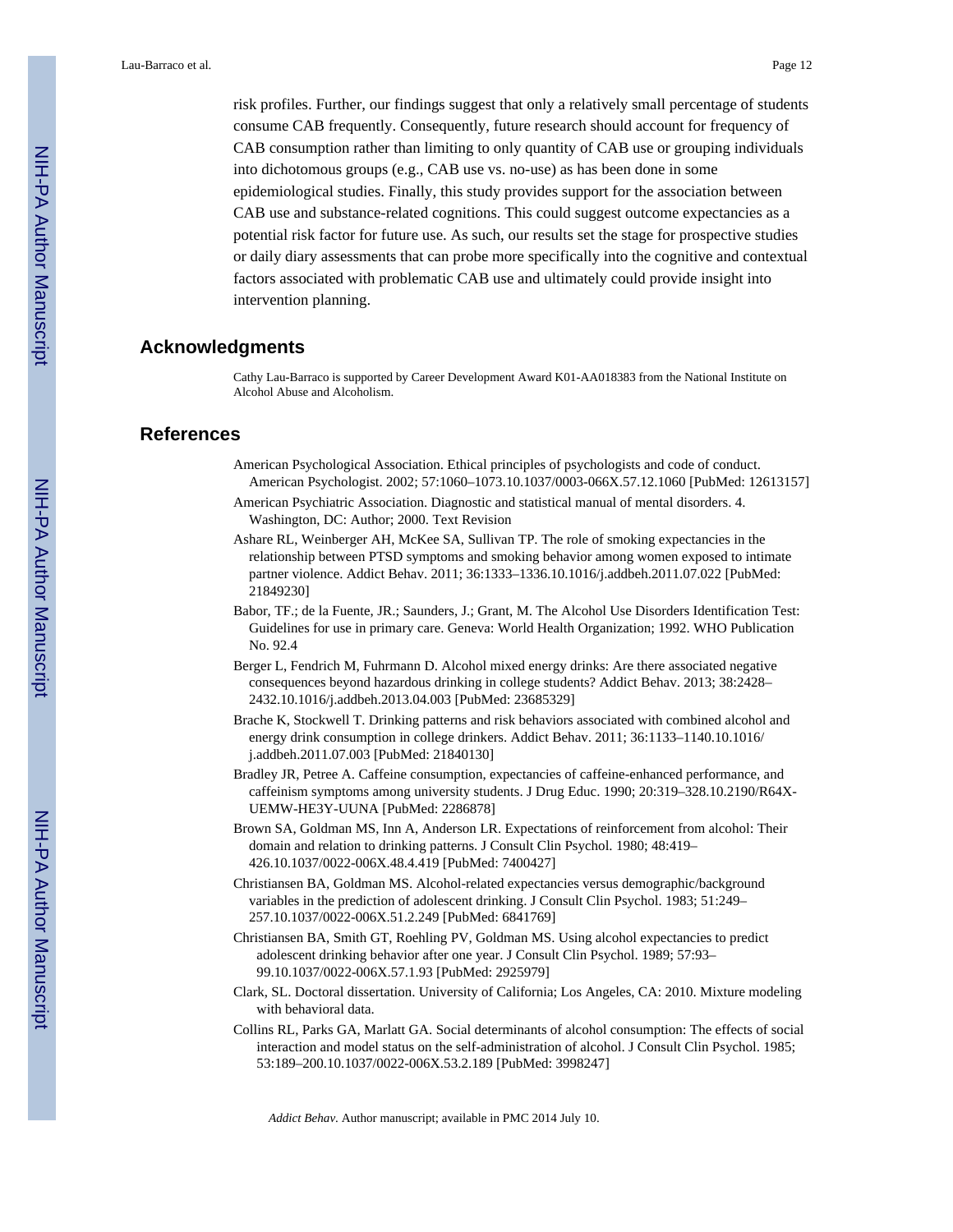- Darkes J, Goldman MS. Expectancy challenge and drinking reduction: Experimental evidence for a mediational process. J Consult Clin Psychol. 1993; 61:344–353.10.1037/0022-006X.61.2.344 [PubMed: 8473588]
- Darkes J, Goldman MS. Expectancy challenge and drinking reduction: Process and structure in the alcohol expectancy network. Exp Clin Psychopharmacol. 1998; 6:64– 76.10.1037/1064-1297.6.1.64 [PubMed: 9526147]
- Dunn ME, Lau H, Cruz IY. Changes in activation of alcohol expectancies in memory in relation to changes in alcohol use after participation in an expectancy challenge program. Exp Clin Psychopharmacol. 2000; 8:566–575.10.1037/1064-1297.8.4.566 [PubMed: 11127428]
- Ferreira SE, de Mello MT, Pompéia S, Souza-Formigoni ML. Effects of energy drink ingestion on alcohol intoxication. Alcohol Clin Exp Res. 2006; 30:598–605.10.1111/j.1530-0277.2006.00070.x [PubMed: 16573577]
- Goldman, MS.; Darkes, J.; Del Boca, FK. Expectancy mediation of biopsychosocial risk for alcohol use and alcoholism. In: Kirsch, I., editor. How expectancies shape experience. Washington, DC: American Psychological Association; 1999. p. 233-262.
- Heinz AJ, Kassel JD, Smith EV. Caffeine expectancy: Instrument development in the Rasch measurement framework. Psychol Addict Behav. 2009; 23:500–511.10.1037/a0016654 [PubMed: 19769434]
- Hughes JR, Oliveto AH, Liguori A, Carpenter J, Howard T. Endorsement of DSM-IV dependence criteria among caffeine users. Drug Alcohol Depend. 1998; 52:99–107.10.1016/ S0376-8716(98)00083-0 [PubMed: 9800139]
- Huntley ED, Juliano LM. Caffeine Expectancy Questionnaire (CaffEQ): Construction, psychometric properties, and associations with caffeine use, caffeine dependence, and other related variables. Psychol Assess. 2012; 24:592–607.10.1037/a0026417 [PubMed: 22149323]
- Jones SD, Barrie L, Berry N. Why (not) alcohol energy drinks? A qualitative study with Australian university students. Drug Alcohol Rev. 2012; 31:281–287.10.1111/j.1465-3362.2011.00319.x [PubMed: 21605204]
- Jones BT, Corbin W, Fromme K. A review of expectancy theory and alcohol consumption. Addiction. 2001; 96:57–72.10.1080/09652140020016969 [PubMed: 11177520]
- Kendler KS, Myers J, Gardner OC. Caffeine intake, toxicity and dependence and lifetime risk for psychiatritc and substance use disorders: An epidemiologic and co-twin control analysis. Psychol Med. 2006; 36:1717–1725.10.1017/S0033291706008622 [PubMed: 16893482]
- Lau-Barraco C, Dunn ME. Evaluation of a single-session expectancy challenge intervention to reduce alcohol use among college students. Psychol Addict Behav. 2008; 22:168– 175.10.1037/0893-164X.22.2.168 [PubMed: 18540714]
- Lau-Barraco C, Linden AN. Caffeinated alcohol users' expectancies for caffeine and alcohol. under review.
- MacKillop J, Howland J, Rohsenow DJ, Few LR, Amlung MT, Metrik J, Calise TV. Initial development of a measure of expectancies for combinations of alcohol and caffeine: The Caffeine + Alcohol Combined Questionnaire (CACEQ). Exp Clin Psychopharmacol. 2012; 20:466– 472.10.1037/a0030539 [PubMed: 23230858]
- Mallett KA, Marzell M, Scaglione N, Hultgren B, Turrisi R. Are all alcohol and energy drink users the same? Examining individual variation in relation to alcohol mixed with energy drink use, risky drinking, and consequences. Psychol Addict Behav. in press. 10.1037/a0032203
- Marczinski CA, Fillmore MT. Clubgoers and their trendy cocktails: Implications of mixing caffeine into alcohol on information processing and subjective reports of intoxication. Exp Clin Psychopharmacol. 2006; 14:450–458.10.1037/1064-12973.14.4.450 [PubMed: 17115872]
- Marsh HW, Lüdtke O, Trautwein U, Morin AJS. Classical latent profile analysis of academic selfconcept dimensions: Synergy of person- and variable-centered approaches to theoretical models of self-concept. Struct Equ Modeling. 2009; 16:191–225.10.1080/10705510902751010
- Miller KE. Wired: Energy drinks, jock identity, masculine norms, and risk taking. J Amer Coll Health. 2008; 56:481–489.10.3200/JACH.56.5.481-490 [PubMed: 18400659]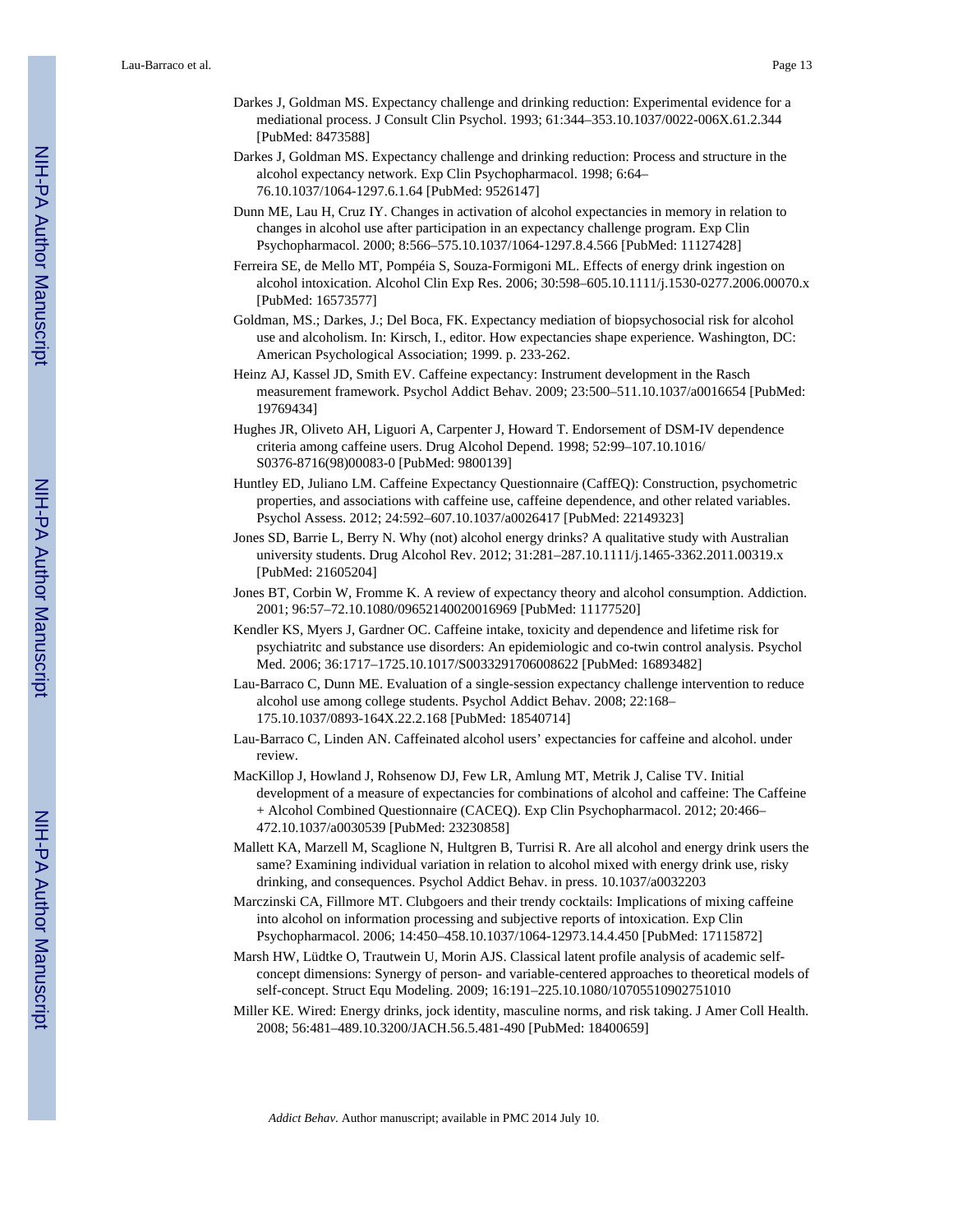- Muthén BO, Muthén LK. Integrating person-centered and variable-centered analyses: Growth mixture modeling with latent trajectory classes. Alcohol Clin Exp Res. 2000; 24:882–891.10.1111/j. 1530-0277.2000.tb02070.x [PubMed: 10888079]
- Muthén, LK.; Muthén, B. Mplus user's guide. Los Angeles CA: Muthén & Muthén; 2008.
- Nylund KL, Asparouhov T, Muthén BO. Deciding on the number of classes in latent class analysis and growth mixture modeling: A Monte Carlo simulation study. Struct Equ Modeling. 2008; 15:182.10.1080/10705510701575396
- O'Brien MC, McCoy TP, Rhodes SD, Wagoner A, Wolfson M. Caffeinated cocktails: Energy drink consumption, high-risk drinking, and alcohol-related consequences among college students. Acad Emerg Med. 2008; 15:453–460.10.1111/j.1553-2712.2008.00085.x [PubMed: 18439201]
- Pastor DA, Barron KE, Miller BJ, Davis SL. A latent profile analysis of college students' achievement goal orientation. Contemp Educ Psychol. 2007; 32:8–47.10.1016/j.cedpsych.2006.10.003
- Peacock A, Bruno R, Martin FH. Patterns of use and motivations for consuming alcohol mixed with energy drinks. Psychol Addict Behav. 2012:1–5.10.1037/a0029985
- Pennay A, Lubman DI. Alcohol and energy drinks: A pilot study exploring patterns of consumption, social contexts, benefits and harms. BMC Res Notes. 2012; 5:1–10.10.1186/1756-0500-5-369 [PubMed: 22214347]
- Price SR, Hilchey CA, Darredeau C, Fulton HG, Barrett SP. Energy drink co-administration is associated with increased reported alcohol ingestion. Drug Alcohol Rev. 2010; 29:331– 333.10.1111/j.1465-3362.2009.00163.x [PubMed: 20565526]
- SAS Institute. What's new in SAS 9.3. Cary, NC: SAS Institute; 2012.
- Schafer JL, Graham JW. Missing data: Our view of the state of the art. Psychology Methods. 2002; 7:147–177.10.1037//1082-989X.7.2.147
- Shaffer JP. Modified sequentially rejective multiple test procedures. J Am Stat Assoc. 1986; 81:826– 831.10.2307/2289016
- Sher KJ, Walitzer KS, Wood PK, Brent EE. Characteristics of children of alcoholics: Putative risk factors, substance use and abuse, and psychopathology. J Abnorm Psychol. 1991; 100:427– 448.10.1037/0021-843X.100.4.427 [PubMed: 1757657]
- Smith GT, Goldman MS, Greenbaum PE, Christiansen BA. Expectancy for social facilitation from drinking: The divergent paths of high-expectancy and low-expectancy adolescents. J Abnorm Psychol. 1995; 104:32– 40.10.1037/0021-843X.104.1.32 [PubMed: 7897051]
- Southwick LL, Steele CM, Marlatt GA, Lindell MK. Alcohol-related expectancies: Defined by phase of intoxication and drinking experience. J Consult Clin Psychol. 1981; 49:713–721. 0022-006X/ 81/4905-0713. [PubMed: 7287981]
- Stacy AW, Newcomb MD, Bentler PM. Cognitive motivation and drug use: A 9-year longitudinal study. J Abnorm Psychol. 1991; 100:502–515.10.1037/0021-843X.1003.4.502 [PubMed: 1757664]
- Thombs DL, O'Mara RJ, Tsukamoto M, Rossheim ME, Weiler RM, Merves ML, Goldberger BA. Event-level analyses of energy drink consumption and alcohol intoxication in bar patrons. Addict Behav. 2010; 35:325–330.10.1016/j.addbeh.2009.11.004 [PubMed: 19954894]
- Timm, NH. Applied multivariate analysis. New York: Springer-Verlag; 2002.
- Varvil-Weld L, Marzell M, Turrisi R, Mallett KA, Cleveland MJ. Examining the relationship between alcohol-energy drink risk profiles and high-risk drinking behaviors. Alcohol Clin Exp Res. in press. 10.1111/acer.12102
- Wang, J.; Wang, X. Mixture modeling. In: Balding, DJ., et al., editors. Structural equation modeling: Applications using Mplus. United Kingdom; Wiley: 2012. p. 289-390.
- Woolsey C, Waigandt A, Beck NC. Athletes and energy drinks: Reported risk- taking and consequences from the combined use of alcohol and energy drinks. J Appl Sport Psychol. 2010; 22:65–71.10.1080/10413200903403224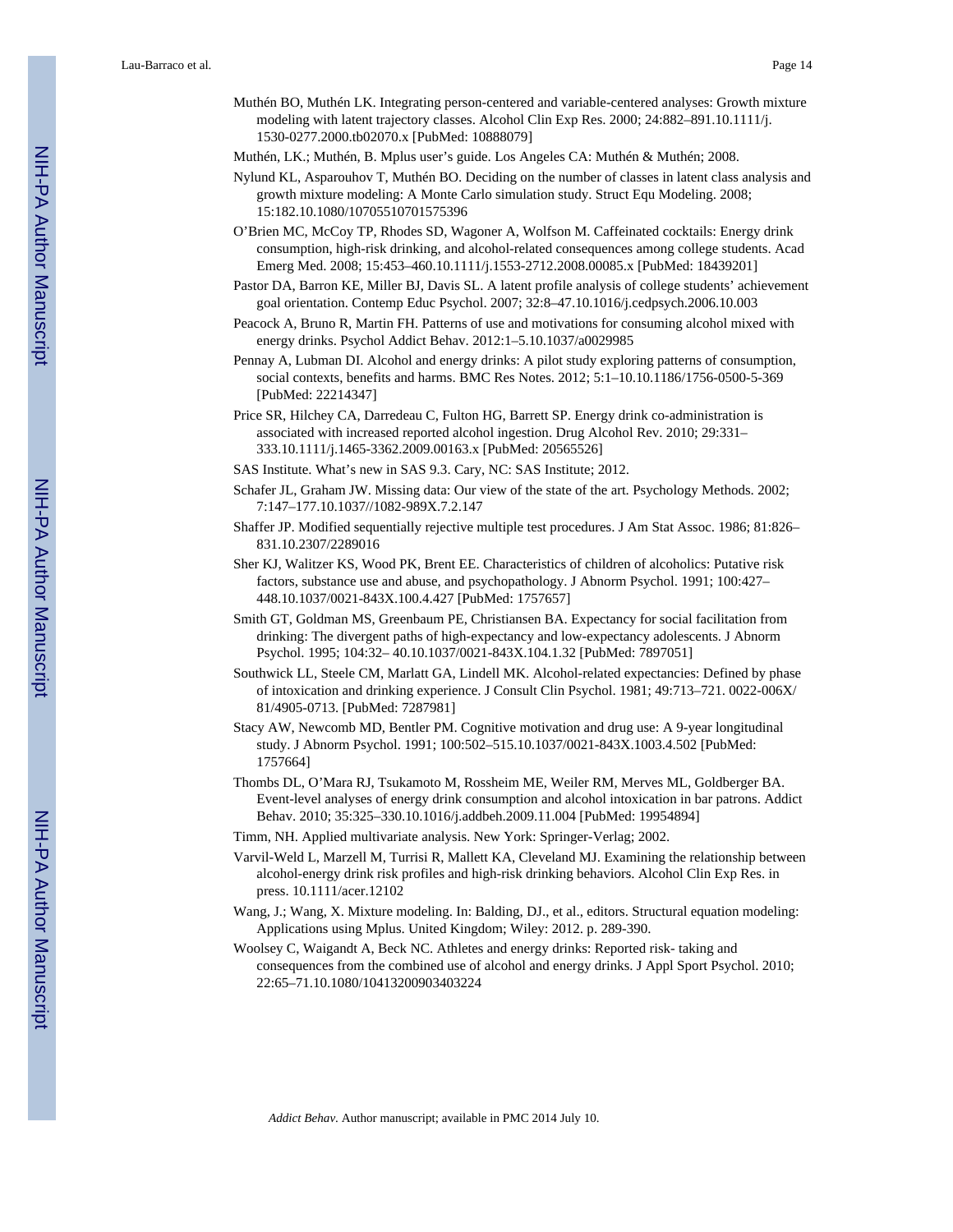Lau-Barraco et al. Page 15



#### **Figure 1.**

Estimated mean plot for unconditional 4-class latent profile model. CAB = caffeinated alcoholic beverage;  $ALC-F =$  alcohol use frequency weekly;  $ALC-Q =$  alcohol-only drinks per week; CA-F = caffeinated alcohol use frequency weekly; CA-Q = caffeinated alcohol drinks per week.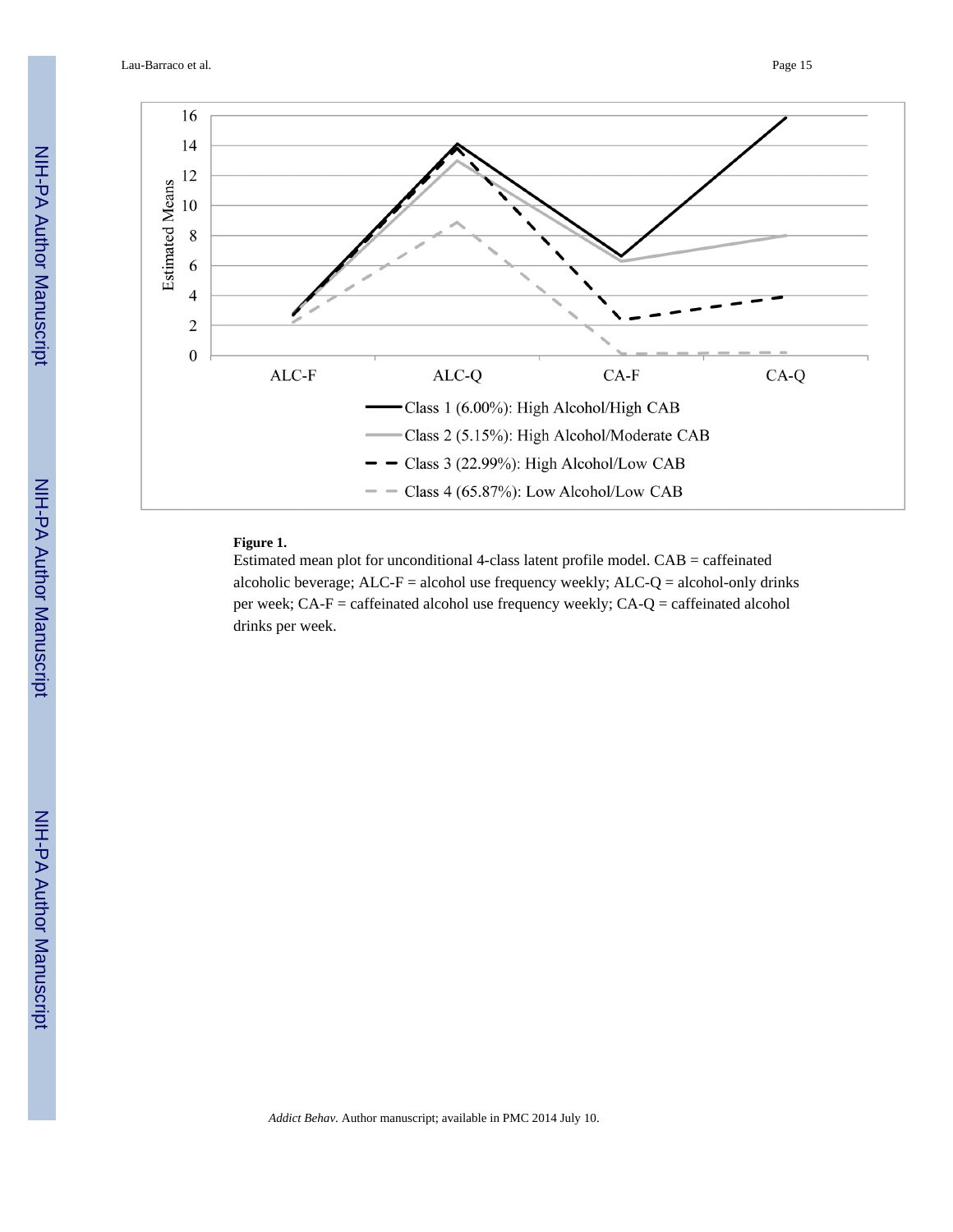| Correlations Among Study Variables                                                                                                            |                                        |                  |                      |                       |                 |                  |                    |                     |                |                     |                 |                |             |              |          |               |                |                 |              |                                    |                                                                                                                                                                                                                                                                                                                                                                                          |
|-----------------------------------------------------------------------------------------------------------------------------------------------|----------------------------------------|------------------|----------------------|-----------------------|-----------------|------------------|--------------------|---------------------|----------------|---------------------|-----------------|----------------|-------------|--------------|----------|---------------|----------------|-----------------|--------------|------------------------------------|------------------------------------------------------------------------------------------------------------------------------------------------------------------------------------------------------------------------------------------------------------------------------------------------------------------------------------------------------------------------------------------|
| Variable                                                                                                                                      | $\blacksquare$                         | $\mathbf{a}$     | S                    | 4                     | r.              | $\bullet$        | r                  | $\infty$            | $\bullet$      | $\mathbf{a}$        | $\Xi$           | $\overline{1}$ | 13          | 14           | 15       | $\frac{6}{1}$ | $\mathbf{L}$   | $\overline{18}$ | $\mathbf{a}$ | $\overline{a}$<br>$\boldsymbol{z}$ |                                                                                                                                                                                                                                                                                                                                                                                          |
| $1. AGE$                                                                                                                                      |                                        |                  |                      |                       |                 |                  |                    |                     |                |                     |                 |                |             |              |          |               |                |                 |              |                                    |                                                                                                                                                                                                                                                                                                                                                                                          |
| 2. GENDER                                                                                                                                     | $^{*}60$                               |                  |                      |                       |                 |                  |                    |                     |                |                     |                 |                |             |              |          |               |                |                 |              |                                    |                                                                                                                                                                                                                                                                                                                                                                                          |
| 3. AGE DRNK                                                                                                                                   | $19***$                                | $-0.9$           |                      |                       |                 |                  |                    |                     |                |                     |                 |                |             |              |          |               |                |                 |              |                                    |                                                                                                                                                                                                                                                                                                                                                                                          |
| 4. ALC-F                                                                                                                                      | $.12***$                               | .07              | $-0.9*$              | $\blacksquare$        |                 |                  |                    |                     |                |                     |                 |                |             |              |          |               |                |                 |              |                                    |                                                                                                                                                                                                                                                                                                                                                                                          |
| 5. ALC-Q                                                                                                                                      | $-0.4$                                 | $\cdot 17^{***}$ | $-.14**$             | $.64***$              |                 |                  |                    |                     |                |                     |                 |                |             |              |          |               |                |                 |              |                                    |                                                                                                                                                                                                                                                                                                                                                                                          |
| 6. CA-F                                                                                                                                       | $\overline{0}$                         | $\overline{90}$  | $-0.8$               | $16***$               | $19***$         |                  |                    |                     |                |                     |                 |                |             |              |          |               |                |                 |              |                                    |                                                                                                                                                                                                                                                                                                                                                                                          |
| $7. CA-O$                                                                                                                                     | $\overline{0}$                         | $\overline{90}$  | $-0.8$               | $.14$ <sup>**</sup>   | $19^{***}$      | $***$            | $\mathbf{I}$       |                     |                |                     |                 |                |             |              |          |               |                |                 |              |                                    |                                                                                                                                                                                                                                                                                                                                                                                          |
| 8. ALC PROBS                                                                                                                                  | $\begin{array}{c} * \\ -1 \end{array}$ | $19***$          | $-20$ <sup>***</sup> | $43***$               | $74***$         | $20^{***}$       | $20^{***}$         |                     |                |                     |                 |                |             |              |          |               |                |                 |              |                                    |                                                                                                                                                                                                                                                                                                                                                                                          |
| 9. HED-F                                                                                                                                      | $-0.7$                                 | $\overline{0}$   | $-14**$              | $51***$               | $85***$         | $19***$          | $\cdot^{18^{***}}$ | $-67***$            | $\mathbf{I}$   |                     |                 |                |             |              |          |               |                |                 |              |                                    |                                                                                                                                                                                                                                                                                                                                                                                          |
| 10. C-DEP                                                                                                                                     | $\overline{c}$                         | $-10^{*}$        | $\overline{c}$       | $\cdot$ <sup>**</sup> | $\overline{c}$  | $20***$          | $27***$            | $-0.1$              | $\overline{0}$ |                     |                 |                |             |              |          |               |                |                 |              |                                    |                                                                                                                                                                                                                                                                                                                                                                                          |
| 11. C-WIT                                                                                                                                     | 02                                     | $-0.3$           | $-02$                | <b>CO</b> .           | $\Xi$           | $\cdot 17^{***}$ | $19***$            | $\ddot{\mathrm{0}}$ | 03             | $.51***$            |                 |                |             |              |          |               |                |                 |              |                                    |                                                                                                                                                                                                                                                                                                                                                                                          |
| 12. AEQ - GPC                                                                                                                                 | $-.17***$                              | $.12***$         | $-0$                 | $26***$               | $.29***$        | $.14***$         | $15***$            | $.38***$            | $29***$        | $*$ 60.             | $*$ 60.         |                |             |              |          |               |                |                 |              |                                    |                                                                                                                                                                                                                                                                                                                                                                                          |
| 13. AEQ - SEX                                                                                                                                 | $-.14**$                               | $\Xi$            | $-0.5$               | $19***$               | $22***$         | $\cdot11^{**}$   | $.13***$           | $31***$             | $22^{***}$     | $.13***$            | $\overline{0}$  | $.58***$       |             |              |          |               |                |                 |              |                                    |                                                                                                                                                                                                                                                                                                                                                                                          |
| 14. AEQ - PSP                                                                                                                                 | $-10^{*}$                              | 02               | $-0.09$ <sup>*</sup> | $34***$               | $34***$         | $\overline{6}$   | S.                 | $37***$             | $32***$        | $\ddot{\mathrm{c}}$ | $\mathbf{10}^*$ | $.56***$       | $42***$     | ı            |          |               |                |                 |              |                                    |                                                                                                                                                                                                                                                                                                                                                                                          |
| 15. AEQ - A                                                                                                                                   | $-13**$                                | $\ddot{o}$       | $-0.3$               | $23***$               | $.28***$        | $\overline{50}$  | $\ddot{o}$         | $.38***$            | $27***$        | 08                  | $10^*$          | $.66***$       | $52***$     | $54***$      |          |               |                |                 |              |                                    |                                                                                                                                                                                                                                                                                                                                                                                          |
| 16. AEQ - RTR                                                                                                                                 | $-14**$                                | $.08*$           | $-0.6$               | $29***$               | $29***$         | 08               | 06                 | $.34***$            | $28***$        | $10^*$              | $13^*$          | $-67***$       | $43***$     | $.63***$     | $54***$  | ı             |                |                 |              |                                    |                                                                                                                                                                                                                                                                                                                                                                                          |
| 17. AEQ - AP                                                                                                                                  | $-.15***$                              | $-0$             | $-0.5$               | $23***$               | $25***$         | $12^{**}$        | $.13***$           | $36***$             | $26***$        | $.12$ <sup>*</sup>  | $\overline{0}$  | $566***$       | $57***$     | $48***$      | $.62***$ | $.55***$      | $\blacksquare$ |                 |              |                                    |                                                                                                                                                                                                                                                                                                                                                                                          |
| 18. CEQ - P                                                                                                                                   | C.                                     | $-0$             | $\ddot{\circ}$       | $10^*$                | ່ວີ             | $.13***$         | $.13***$           | $\ddot{q}$          | $\mathfrak{S}$ | $.32***$            | $27***$         | $15***$        | <b>CO</b> . | $.13***$     | $19***$  | $20^{***}$    | $15***$        |                 |              |                                    |                                                                                                                                                                                                                                                                                                                                                                                          |
| 19. CEQ-N                                                                                                                                     | $-0.2$                                 | $\overline{C}$   | $\infty$             | $\cdot^{10}$          | $\overline{50}$ | $\mathcal{O}$    | $-0.0$             | $\mathbf{H}^*$      | $\overline{0}$ | $^{*}60$            | $.13***$        | $21***$        | $.14***$    | $^{*}60$     | $16***$  | $18^{***}$    | $17***$        | $43***$         | f,           |                                    |                                                                                                                                                                                                                                                                                                                                                                                          |
| 20. CEQ - M                                                                                                                                   | $-0.4$                                 | $\overline{50}$  | $-5$                 | $.12***$              | $\overline{0}$  | $15***$          | $17***$            | $\overline{0}$      | $\overline{0}$ | $41***$             | $.32***$        | $.26***$       | $16***$     | $16***$      | $18***$  | $.22***$      | $.22***$       | $.63***$        | $.30***$     | ı                                  |                                                                                                                                                                                                                                                                                                                                                                                          |
| 21. CEQ - W                                                                                                                                   | $\overline{0}$                         | $-0.3$           | $-0.1$               | $12^{**}$             | $\ddot{q}$      | $24***$          | $.26***$           | $\ddot{q}$          | $\ddot{q}$     | $.62***$            | $.55***$        | $17***$        | $.12***$    | $\cdot^{10}$ | $.14***$ | $15***$       | $18***$        | $47***$         | $24***$      | $\mathbf{I}$<br>$.62***$           |                                                                                                                                                                                                                                                                                                                                                                                          |
| Note. AGE = participant age in years; GENDER = gender of participant; AGE DRNK = age in years of drinking onset; ALC-F                        |                                        |                  |                      |                       |                 |                  |                    |                     |                |                     |                 |                |             |              |          |               |                |                 |              |                                    | $PROB3 = alcohol$ use problems; HED-F = heavy episodic drinking frequency; C-DEP = Caffeine dependence; A= defieine dependence; C-WIT = caffeine withdrawal; AEQ = Alcohol Expectancies Questionnaire; GPC = global positive change; SE<br>= alcohol use frequency; ALC-Q = alcohol use quantity; CA-F = caffeinated alcohol use frequency; CA-Q = caffeinated alcohol use quantity; ALC |
| PSP = physical and social pleasure; CEQ = Caffeine Expectancy Questionnaire; P = positive effects; M = mood effects; W = withdrawal symptoms. |                                        |                  |                      |                       |                 |                  |                    |                     |                |                     |                 |                |             |              |          |               |                |                 |              |                                    |                                                                                                                                                                                                                                                                                                                                                                                          |

*Addict Behav*. Author manuscript; available in PMC 2014 July 10.

**Table 1**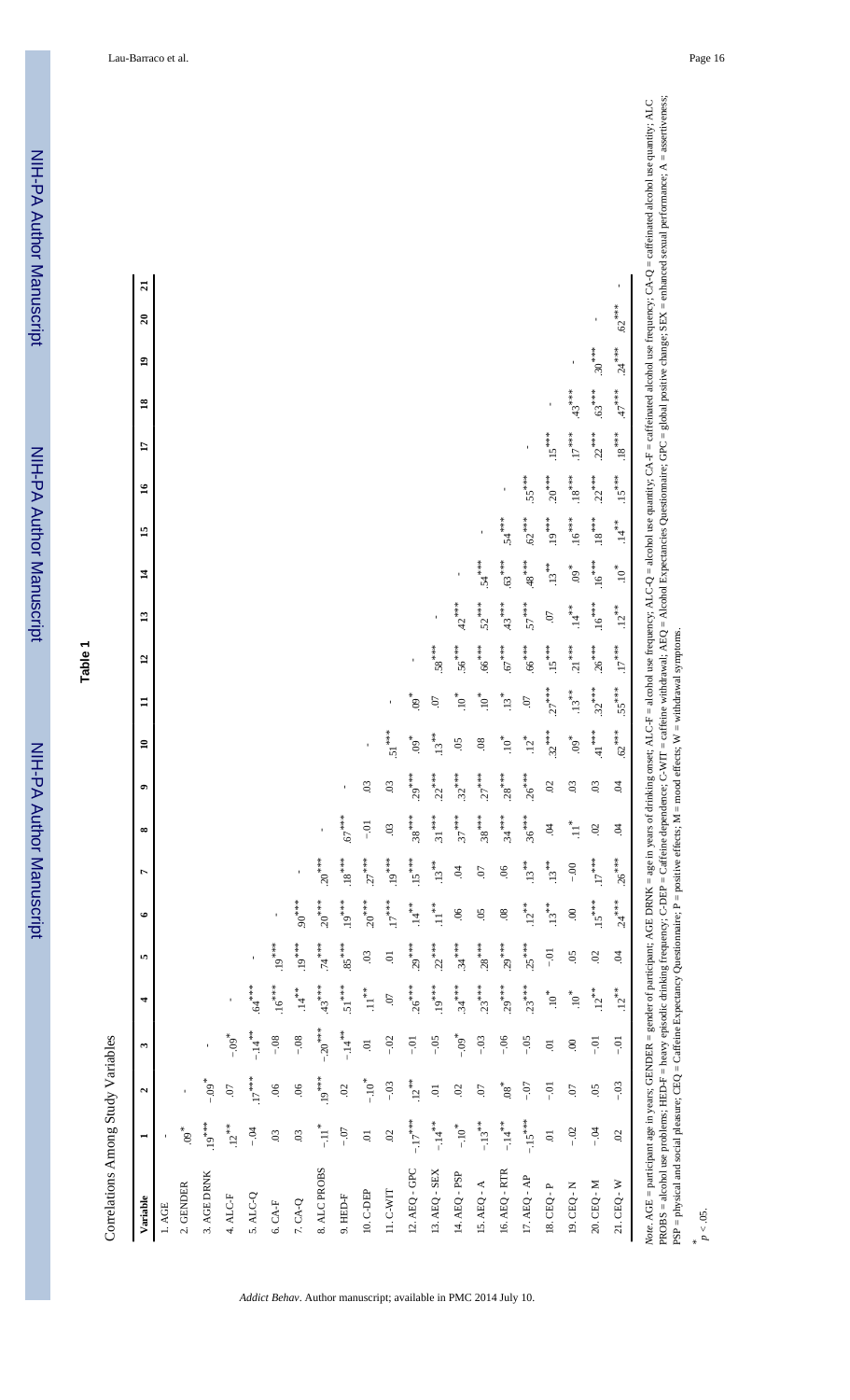NIH-PA Author Manuscript NIH-PA Author Manuscript

*\*\* p* < .01. *\*\*\**  $p < .001$  . Lau-Barraco et al. Page 17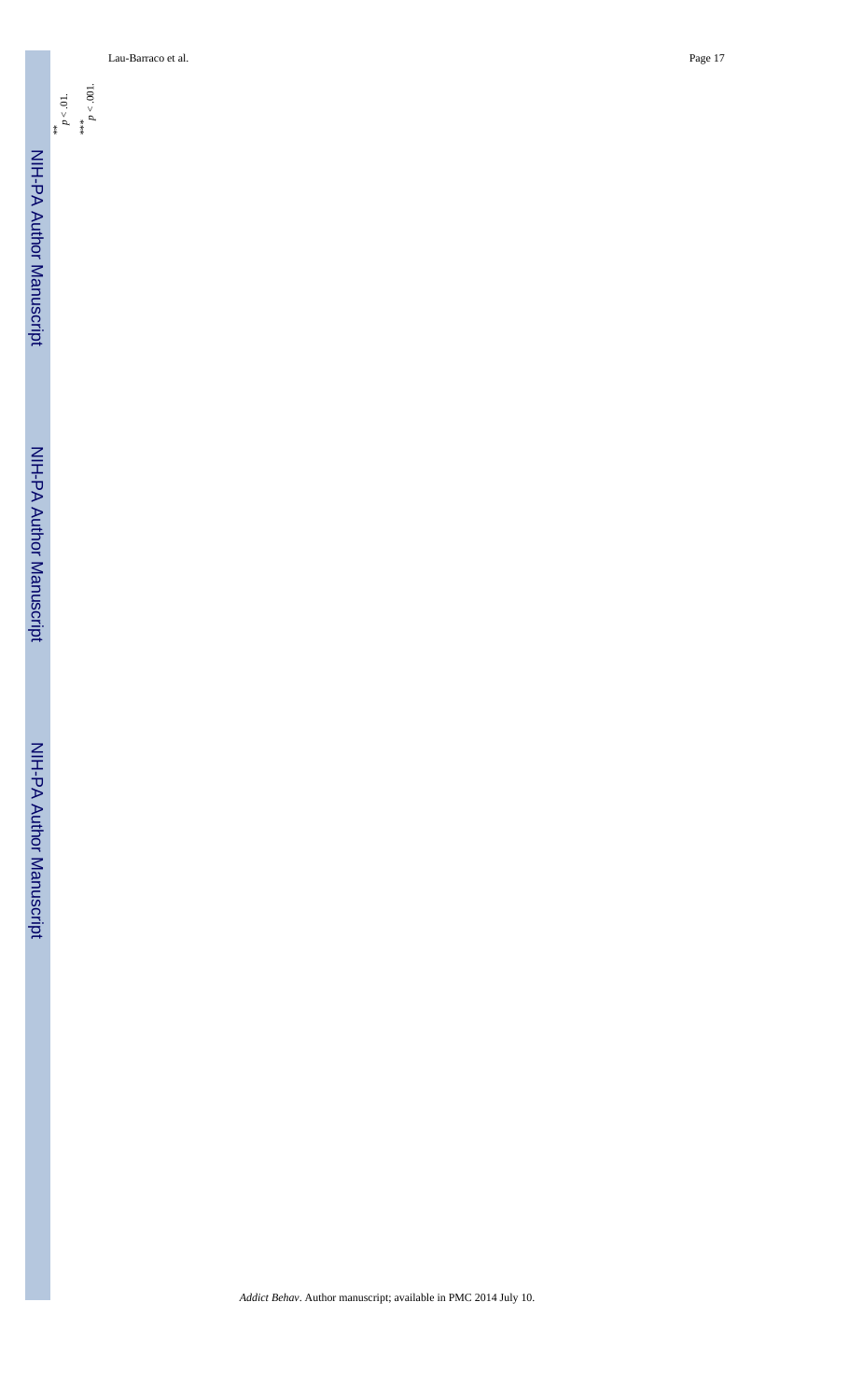NIH-PA Author Manuscript

NIH-PA Author Manuscript

NIH-PA Author Manuscript

NIH-PA Author Manuscript

| Model tested $-2LL$ df AIC |  |                            |                     |                     |       |     | BIC SSA-BIC p-value for LMR LRT Entropy % of individuals in smallest class |
|----------------------------|--|----------------------------|---------------------|---------------------|-------|-----|----------------------------------------------------------------------------|
| -class                     |  | $-6034.016$ 8 12084.032    | 12118.978 12093.581 |                     |       |     |                                                                            |
| 2-classes                  |  | $-5494.685$ 13 11015.371   | 1072.157            | 11030.887           | 000   | 982 | 12.521                                                                     |
| 3-classes                  |  | $-5211.895$ 18 10459.790   | 10538.418           | 10481.274           | 0007  | 986 | 1.149                                                                      |
| 4-classes                  |  | $-5081.848$ 23 10209.696   | 10310.164           | 10237.148           | 0212  | 989 | 5.146                                                                      |
| 5-classes                  |  | $-4982.670$ 28 $10021.341$ |                     | 10143.650 10054.760 | 1976  | 988 | 3.431                                                                      |
| 6-classes <sup>*</sup>     |  | $-4876.198$ 33 9818.397    |                     | 9962.547 9857.784   | .1663 | 984 | 1.372                                                                      |

*\**

standard errors for model parameters not trustworthy due to a non-positive definite first-order product matrix.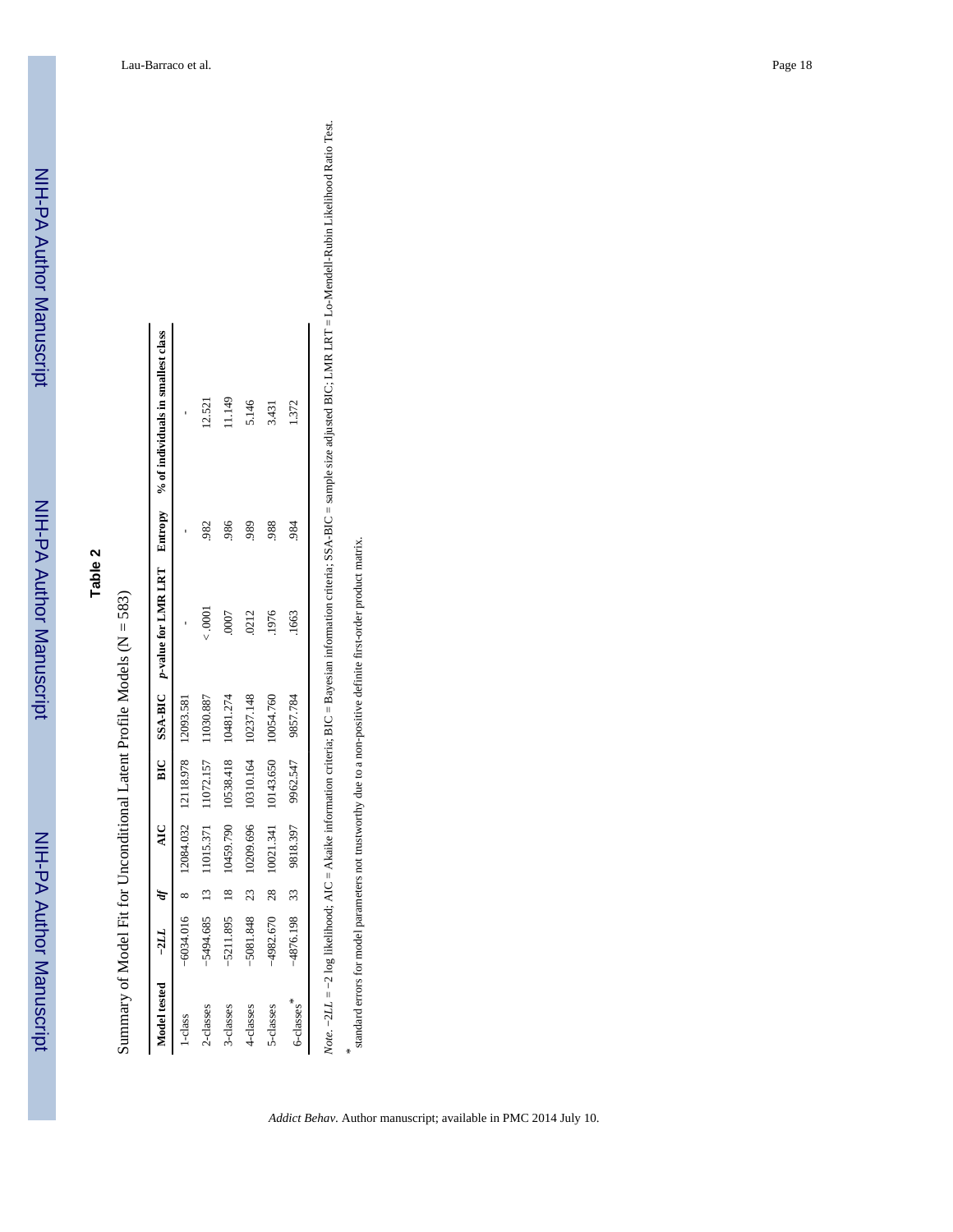# **Table 3**

Descriptive Statistics of Indicator Variables for 4-Class Latent Profile Model Descriptive Statistics of Indicator Variables for 4-Class Latent Profile Model

|                           |             | Indicator variables                                    |             |             |
|---------------------------|-------------|--------------------------------------------------------|-------------|-------------|
| Latent class              | ALC-F       | ALC-O                                                  | $CA-F$      | $C_A$ -O    |
| Low Alcohol/Low CAB       | 2.21 (1.26) | 8.87 (8.02)                                            | 0.13(0.34)  | 0.20(0.55)  |
| High Alcohol/Low CAB      | 2.71 (1.24) | 13.80 (9.99)                                           | 2.37 (0.61) | 3.93 (2.30) |
| High Alcohol/Moderate CAB | 2.75 (1.66) | 12.98 (11.05)                                          | 6.27 (0.86) | 7.99 (1.96) |
| High Alcohol/High CAB     |             | $2.78(1.38)$ $14.10(10.63)$ $6.62(0.91)$ $15.84(2.94)$ |             |             |

Note. CAB = caffeinated alcoholic beverage; ALC-F = alcohol use frequency weekly; ALC-Q = alcohol-only drinks per week; CA-F = caffeinated alcohol use frequency weekly; CA-Q = caffeinated *Note*. CAB = caffeinated alcoholic beverage; ALC-F = alcohol use frequency weekly; ALC-Q = alcohol-only drinks per week; CA-F = caffeinated alcohol use frequency weekly; CA-Q = caffeinated alcohol drinks per week. Numbers represent mean estimates; standard deviation estimates are enclosed in parentheses. Estimates obtained by weighting observations by posterior probabilities. alcohol drinks per week. Numbers represent mean estimates; standard deviation estimates are enclosed in parentheses. Estimates obtained by weighting observations by posterior probabilities.